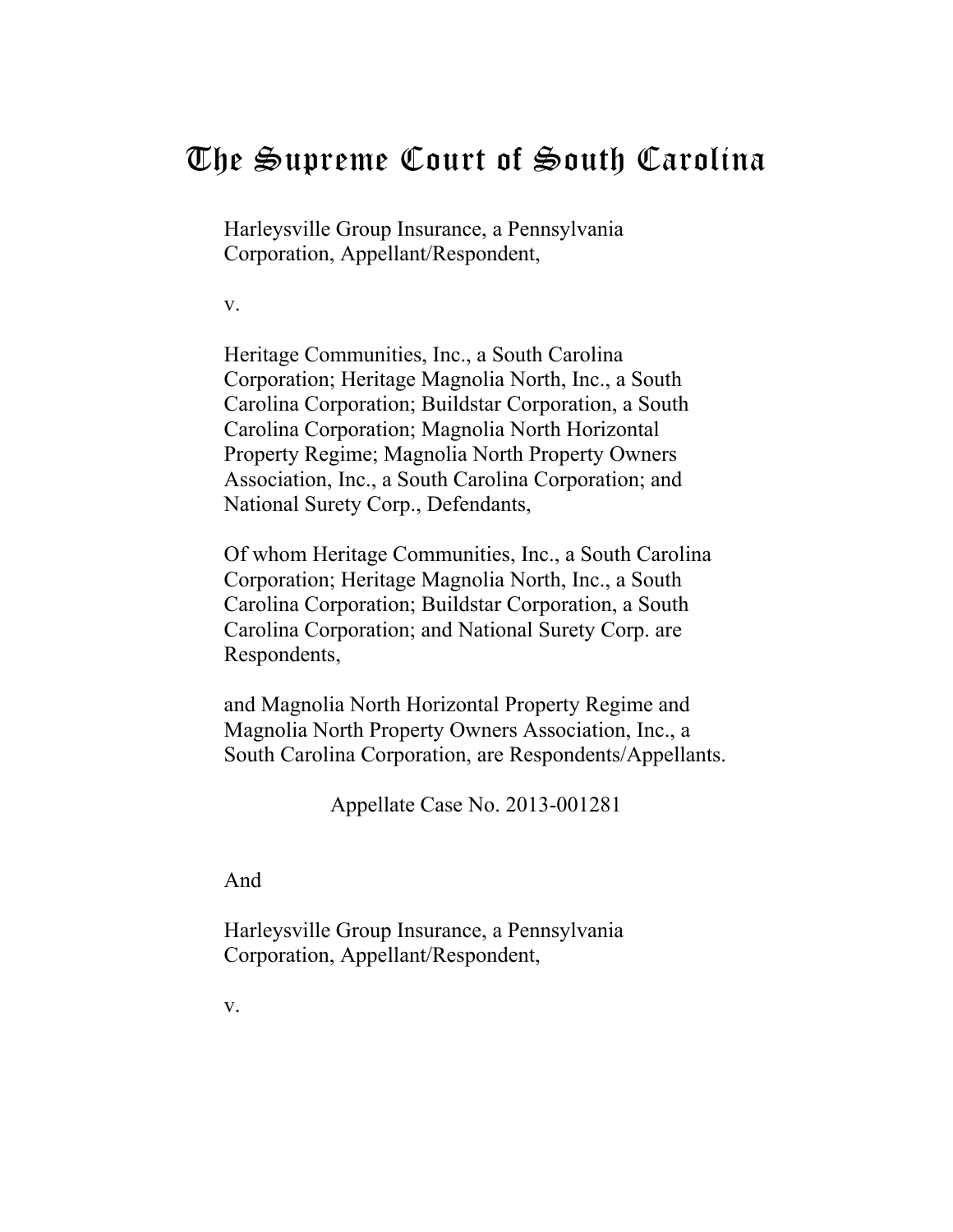Heritage Communities, Inc., a South Carolina Corporation; Heritage Riverwalk, a South Carolina Corporation; Buildstar Corporation, a South Carolina Corporation; Riverwalk at Arrowhead Country Club Horizontal Property Regime; Riverwalk at Arrowhead Country Club Property Owners Association, Inc., a South Carolina Corporation; National Surety Corp.; and Tony L. Pope and Lynn Pope, individually and representing as a class all unit owners at Riverwalk at Arrowhead Country Club Horizontal Property Regime, Defendants,

Of whom Heritage Communities, Inc., a South Carolina Corporation; Heritage Riverwalk, a South Carolina Corporation; Buildstar Corporation, a South Carolina Corporation; National Surety Corp.; and Tony L. Pope and Lynn Pope, individually and representing as a class all unit owners at Riverwalk at Arrowhead Country Club Horizontal Property Regime, are Respondents,

and Riverwalk at Arrowhead Country Club Horizontal Property Regime and Riverwalk at Arrowhead Country Club Property Owners Association, Inc. are Respondents/Appellants.

Appellate Case No. 2013-001291

#### ORDER

After careful consideration of the cross-petitions for rehearing, the Court grants the petition for rehearing filed by Appellant/Respondent, dispenses with further briefing, and substitutes the attached opinions for the opinions previously filed in this matter. As to the petition for rehearing filed by Respondents/Appellants, the Court is unable to discover any material fact or principle of law that has been either overlooked or disregarded, and therefore, the petition for rehearing filed by Respondents/Appellants is denied.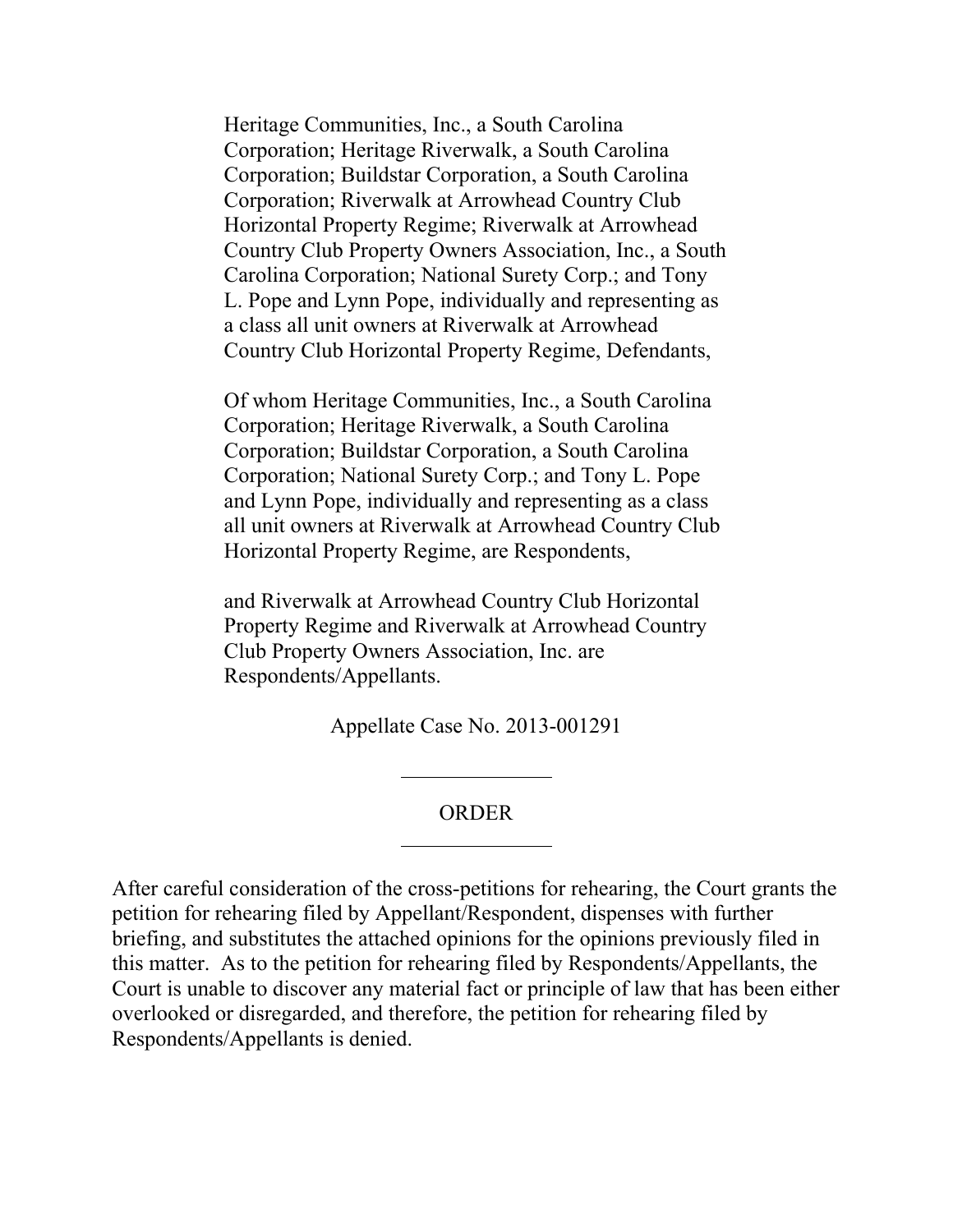| s/ Donald W. Beatty  | C.J.         |
|----------------------|--------------|
| s/ John W. Kittredge |              |
| s/ Kaye G. Hearn     |              |
| s/ James E. Moore    | $A_{.}I_{.}$ |

I would grant rehearing. Because a majority of the Court has voted to file a substituted opinion, I have revised my dissent.

|  | s/ Costa M. Pleicones |  |
|--|-----------------------|--|
|  |                       |  |

Columbia, South Carolina

July 26, 2017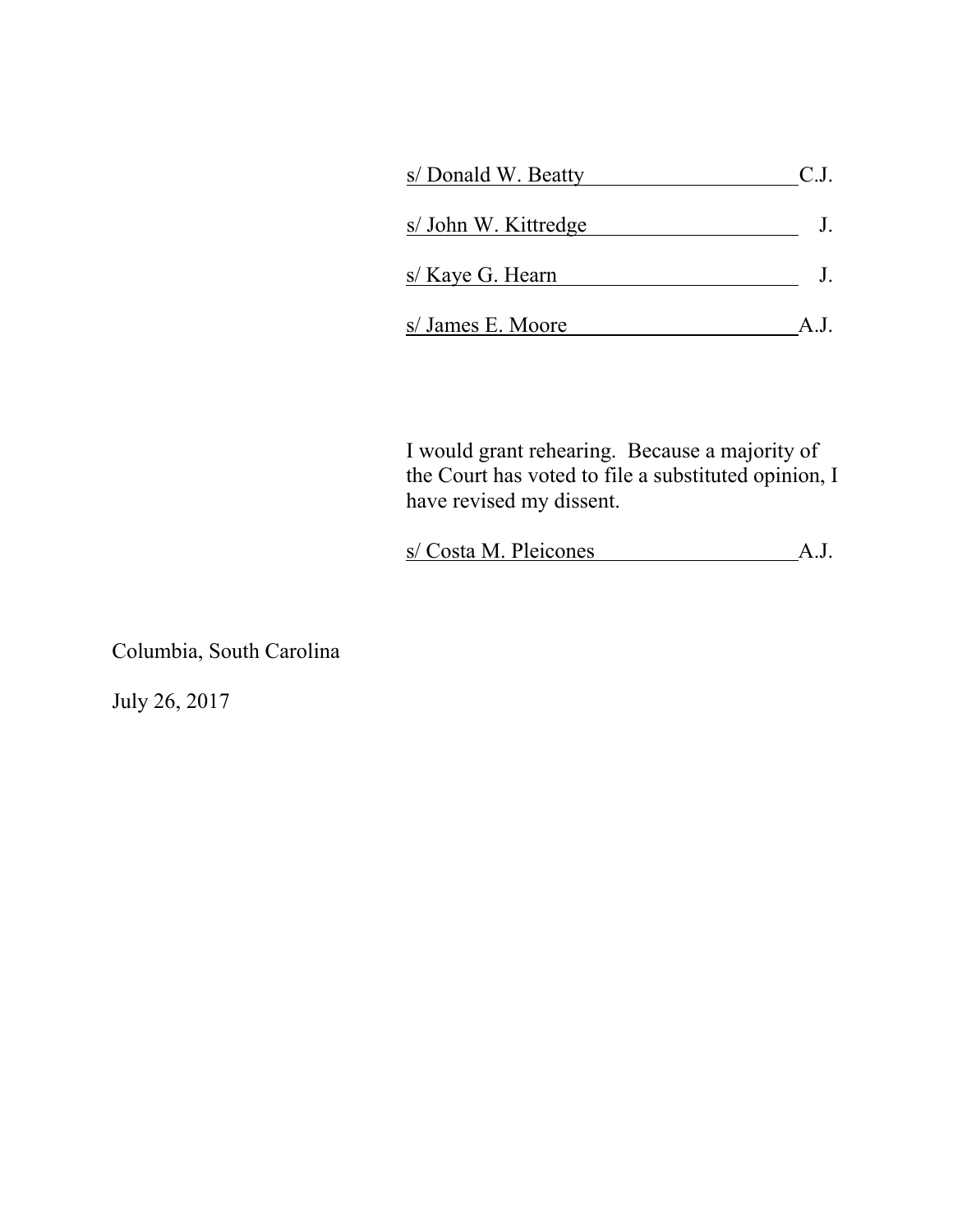## **THE STATE OF SOUTH CAROLINA In The Supreme Court**

Harleysville Group Insurance, a Pennsylvania Corporation, Appellant/Respondent,

v.

Heritage Communities, Inc., a South Carolina Corporation; Heritage Magnolia North, Inc., a South Carolina Corporation; Buildstar Corporation, a South Carolina Corporation; Magnolia North Horizontal Property Regime; Magnolia North Property Owners Association, Inc., a South Carolina Corporation; and National Surety Corp., Defendants,

Of whom Heritage Communities, Inc., a South Carolina Corporation; Heritage Magnolia North, Inc., a South Carolina Corporation; Buildstar Corporation, a South Carolina Corporation; and National Surety Corp. are Respondents,

and Magnolia North Horizontal Property Regime and Magnolia North Property Owners Association, Inc., a South Carolina Corporation, are Respondents/Appellants.

Appellate Case No. 2013-001281

And

Harleysville Group Insurance, a Pennsylvania Corporation, Appellant/Respondent,

v.

Heritage Communities, Inc., a South Carolina Corporation; Heritage Riverwalk, a South Carolina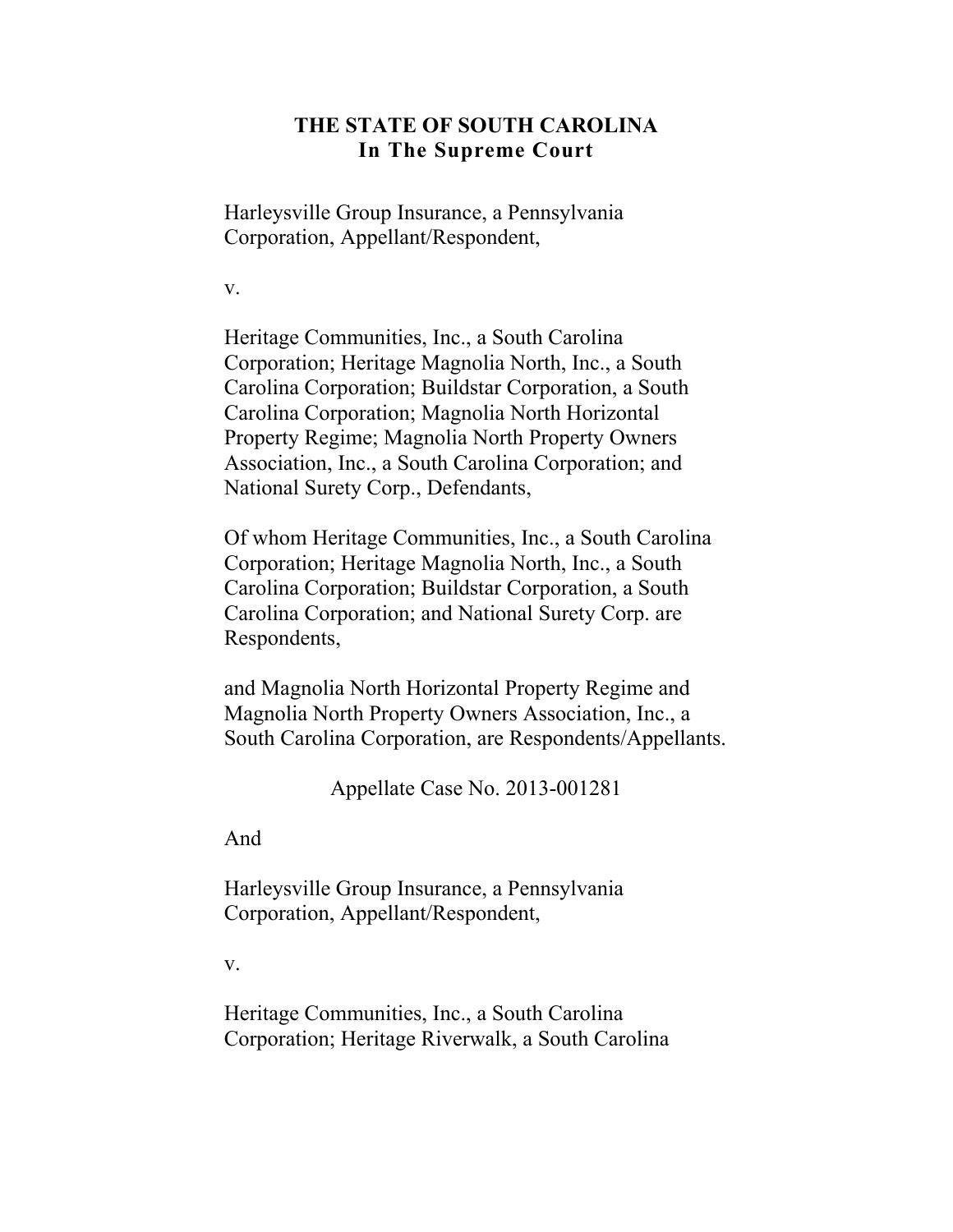Corporation; Buildstar Corporation, a South Carolina Corporation; Riverwalk at Arrowhead Country Club Horizontal Property Regime; Riverwalk at Arrowhead Country Club Property Owners Association, Inc., a South Carolina Corporation; National Surety Corp.; and Tony L. Pope and Lynn Pope, individually and representing as a class all unit owners at Riverwalk at Arrowhead Country Club Horizontal Property Regime, Defendants,

Of whom Heritage Communities, Inc., a South Carolina Corporation; Heritage Riverwalk, a South Carolina Corporation; Buildstar Corporation, a South Carolina Corporation; National Surety Corp.; and Tony L. Pope and Lynn Pope, individually and representing as a class all unit owners at Riverwalk at Arrowhead Country Club Horizontal Property Regime, are Respondents,

and Riverwalk at Arrowhead Country Club Horizontal Property Regime and Riverwalk at Arrowhead Country Club Property Owners Association, Inc. are Respondents/Appellants.

Appellate Case No. 2013-001291

Appeal from Horry County John M. Milling, Special Referee

Opinion No. 27698 Heard January 14, 2016 – Refiled July 26, 2017

#### **AFFIRMED AND AFFIRMED AS MODIFIED**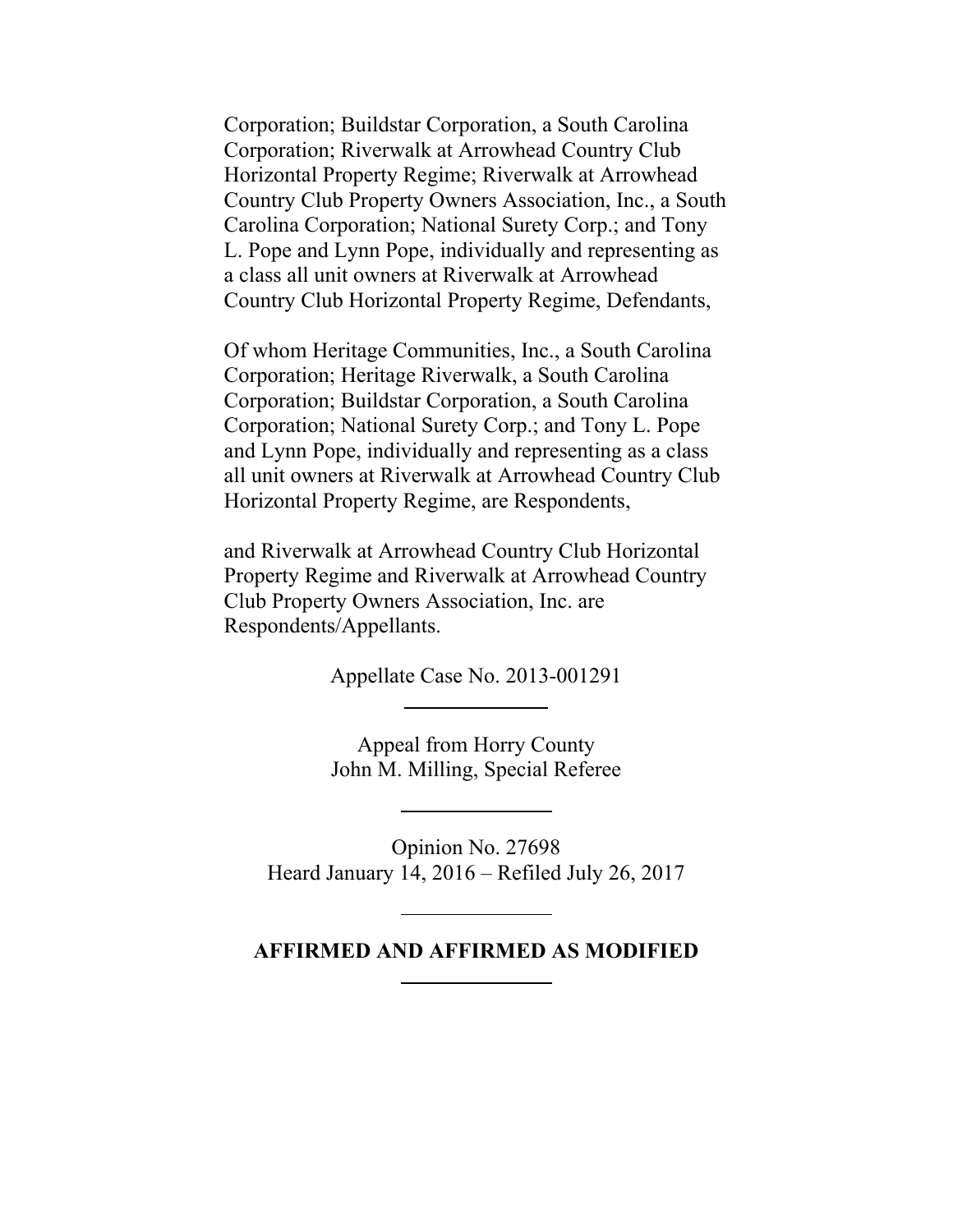C. Mitchell Brown, William C. Wood, Jr., and A. Mattison Bogan, all of Nelson Mullins Riley & Scarborough, LLP, of Columbia and Robert C. Calamari, of Nelson Mullins Riley & Scarborough, LLP of Myrtle Beach, for Appellant/Respondent.

John P. Henry and Philip C. Thompson, both of Thompson & Henry, P.A., of Conway, for Respondents/Appellants.

Elliott B. Daniels of Murphy & Grantland, P.A., of Columbia, and Laura A. Foggan, of Crowell & Moring LLP, of Washington, D.C., for Amici Curiae Complex Insurance Claims Litigation Association and Property Casualty Insurers' Association of America.

**JUSTICE KITTREDGE:** These cases present cross-appeals from declaratory judgment actions to determine coverage under Commercial General Liability (CGL) insurance policies issued by Harleysville Group Insurance (Harleysville). These cases arise from separate actions, but we address them in a single opinion as they involve virtually identical issues regarding insurance coverage for damages stemming from the defective construction of two condominium complexes in Myrtle Beach: Magnolia North Horizontal Property Regime (Magnolia North) and Riverwalk at Arrowhead Country Club Horizontal Property Regime (Riverwalk). The Special Referee found coverage under the policies was triggered and calculated Harleysville's pro rata portion of the progressive damages based on its time on the risk. We affirm the findings of the Special Referee in the Magnolia North matter, and we affirm as modified in the Riverwalk matter.

#### **I.**

The Riverwalk and Magnolia North developments were constructed between 1997 and 2000. After construction was complete and the units were sold, the purchasers became aware of significant construction problems, including building code violations, structural deficiencies, and significant water-intrusion problems. In 2003, the purchasers filed suit to recover damages for necessary repairs to their homes.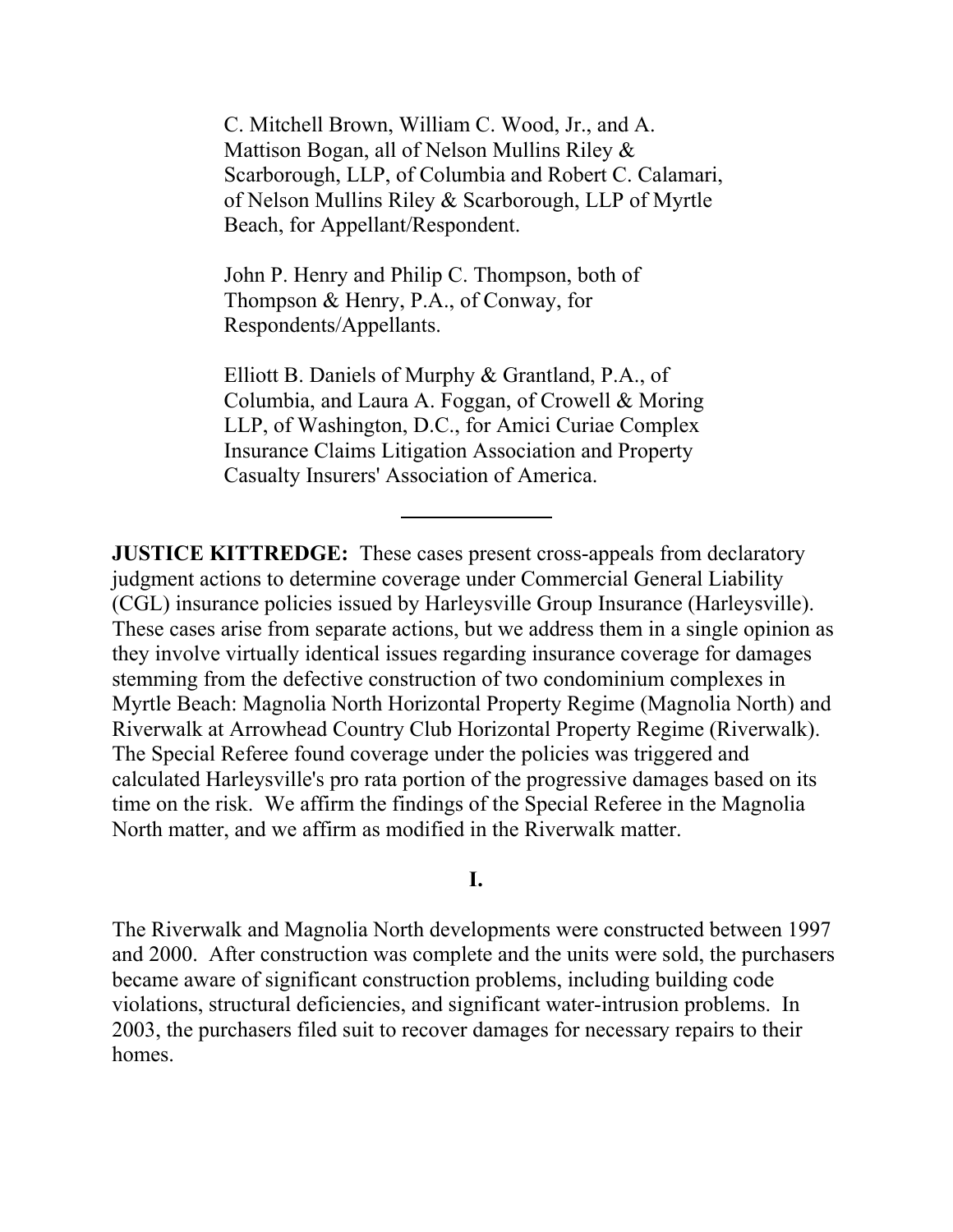The lawsuits were filed by the respective property owners' associations (the POAs), which sought actual and punitive damages for the extensive construction defects under theories of negligent construction, breach of fiduciary duty, and breach of warranty.<sup>1</sup> As to the Riverwalk development, individual homeowners also filed a class action to recover damages for the loss of use of their property during the repair period.<sup>2</sup> The defendants in the underlying suits were the related corporate entities that developed and constructed the condominium complexes: Heritage Communities, Inc. (the parent development company), Heritage Magnolia North, Inc. and Heritage Riverwalk, Inc. (the project-specific subsidiary companies for each separate development), and Buildstar Corporation (the general contracting subsidiary that oversaw construction of all Heritage development projects), to which we refer collectively as "Heritage."

policies and between \$9,000,000 and \$13,000,000 on the excess liability policies.<sup>3</sup> During the period of construction from 1997 to 2000, the various Heritage entities each maintained several liability insurance policies with Harleysville with peroccurrence limits totaling between \$3,000,000 and \$4,000,000 on the primary

<sup>2</sup> This class action was consolidated for trial with the Riverwalk POA suit.

<sup>3</sup> Between August 1997 and November 1999, Heritage Communities, Inc. maintained various policies with \$1,000,000 in primary liability coverage and \$4,000,000 in excess coverage. From April 1997 to August 2000, BuildStar Corporation maintained \$1,000,000 of coverage in both primary and excess policies. From June 1997 to June 2001, Heritage Riverwalk, Inc. maintained policies of \$1,000,000 in primary coverage and \$4,000,000 in excess coverage. From September 1998 to November 2000, Heritage Magnolia North maintained \$1,000,000 in liability coverage and \$4,000,000 in excess coverage.

 $\overline{a}$ <sup>1</sup> The Magnolia North trial involved claims of negligent construction, breach of implied warranty of workmanlike service, and breach of fiduciary duty for failing to repair or fund repairs needed in the common areas at the time the property was turned over to the POA. In the Riverwalk litigation, the POA asserted similar claims of negligence and breach of fiduciary duty.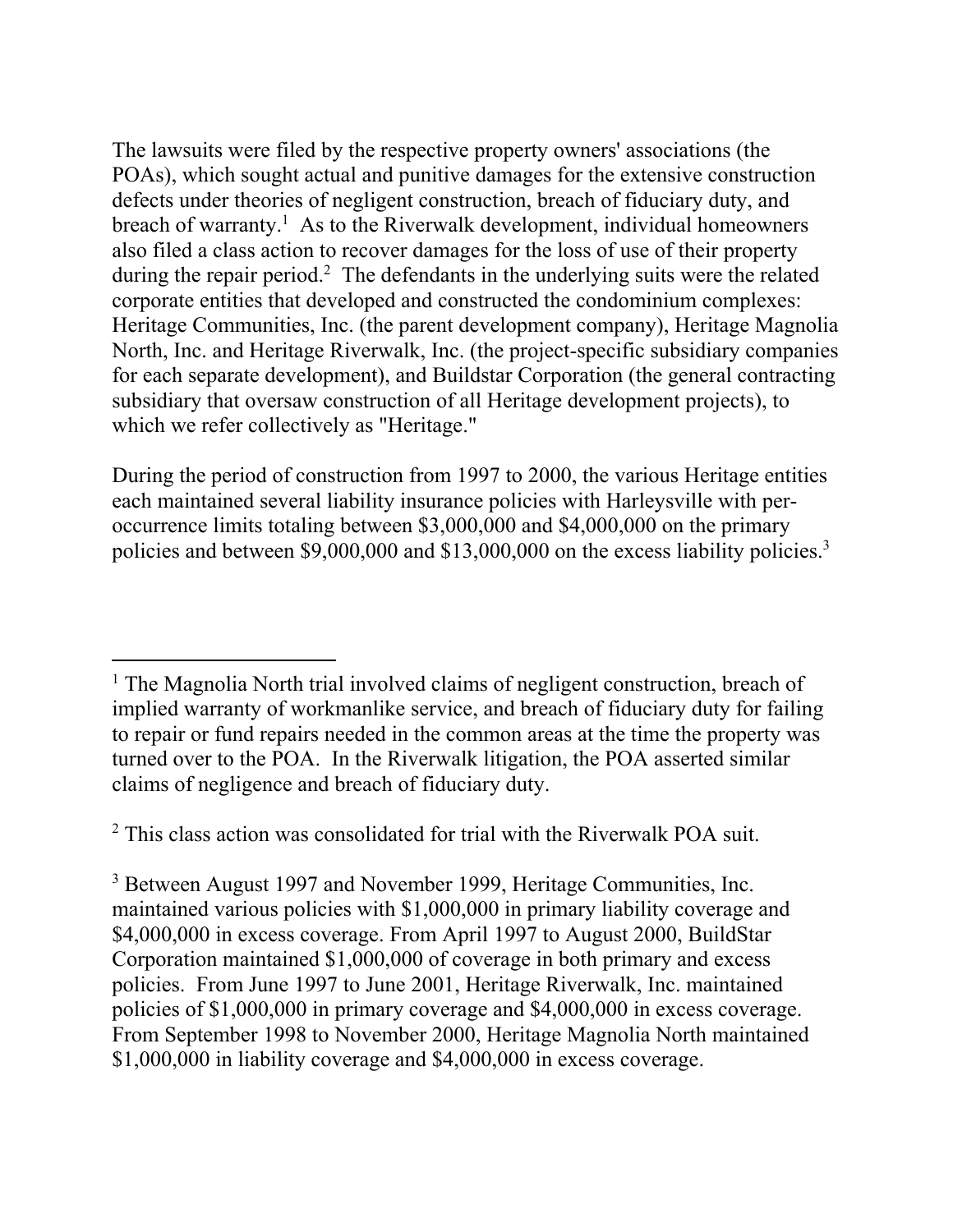2003.4 Heritage was uninsured after the last policy lapsed in 2001, and the financial strain of numerous construction-defect lawsuits caused Heritage to go out of business in

After receiving notice of the lawsuits, Harleysville informed its insureds that it would provide for their defense; however, Harleysville contends this was done under a full reservation of rights. Harleysville's efforts to reserve its rights were generic statements of potential non-coverage coupled with furnishing most of the Heritage entities with copies (through a cut-and-paste method) of the insurance policies. There is no dispute that Harleysville would control the litigation. Harleysville contends that all coverage issues would be litigated following the entry of any adverse jury verdict.

At the outset of each trial, Harleysville's counsel for Heritage conceded liability, and in both trials, the trial court directed a verdict in favor of the POA on the negligent construction cause of action. *See Magnolia North Prop. Owners' Ass'n v. Heritage Cmtys.*, 397 S.C. 348, 369–70, 725 S.E.2d 112, 123–24 (Ct. App. 2012) (observing that "during opening arguments, counsel [for Heritage] conceded liability" and affirming the trial court's decision to direct a verdict in favor of the POA); *Pope v. Heritage Cmtys*., 395 S.C. 404, 429–30, 717 S.E.2d 765, 778–79 (Ct. App. 2011) (quoting Heritage's concessions of liability during opening statements and finding no error in the trial court's decision to direct a verdict in favor of the POA). Thus, the only contested issue in the underlying trials was the nature and extent of the damages resulting from the admitted negligent construction.

In this regard, the parties presented various experts who offered widely different estimates of the costs to correct the construction defects. According to the POAs'

<sup>&</sup>lt;sup>4</sup> In January 2001, Heritage Communities, Inc., the parent development company, filed for protection under Chapter 11 of the United States Bankruptcy Code and thereafter was administratively dissolved by the South Carolina Secretary of State in June 2011. *See* S.C. Code Ann. § 33-14-210(d) (2006) ("A corporation dissolved administratively continues its corporate existence but may not carry on any business except that necessary to wind up and liquidate its business and affairs.") The remaining corporate entities similarly became insolvent.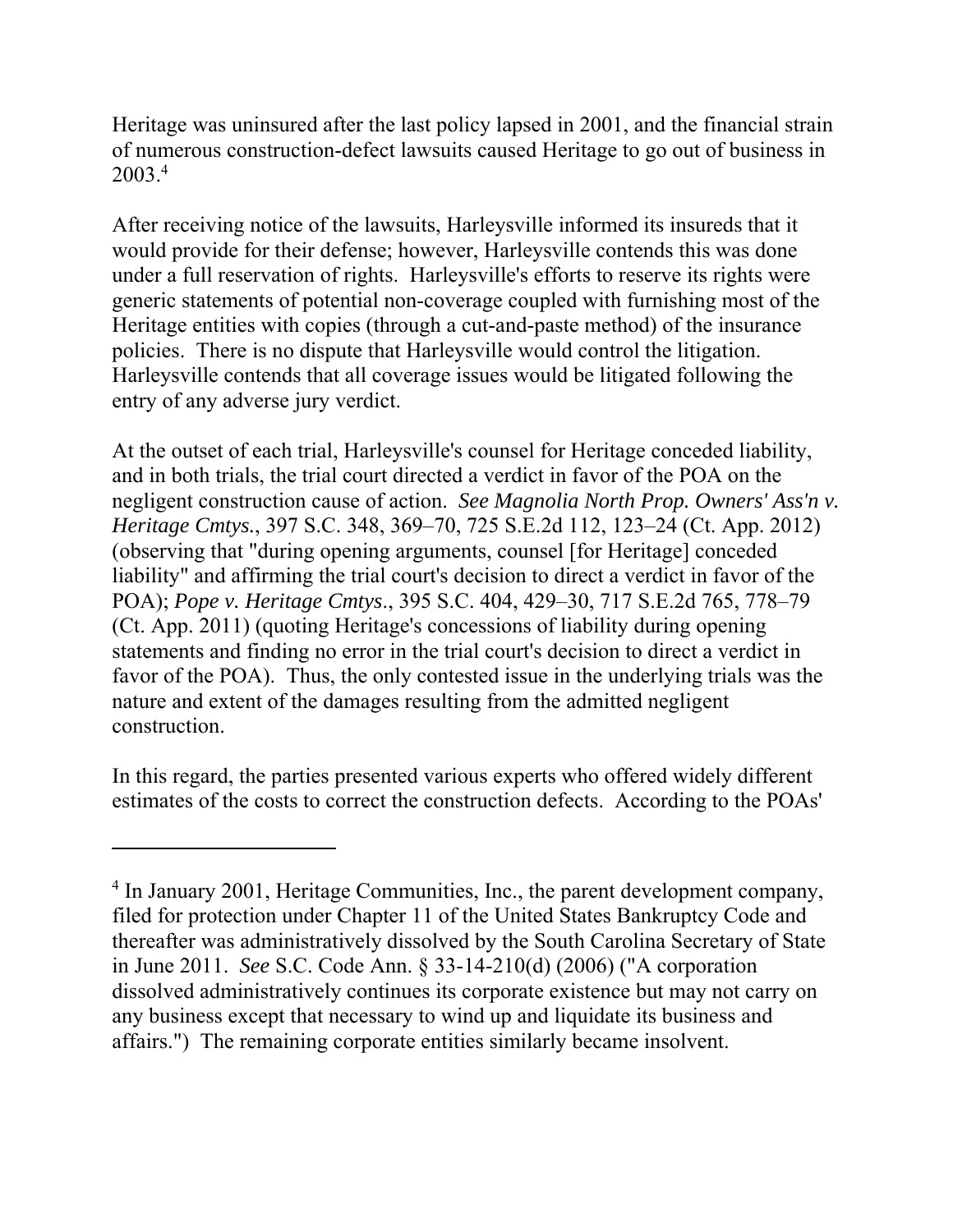experts, the cost of necessary repairs totaled approximately \$9,200,000 at Magnolia North and \$8,600,000 at Riverwalk. In contrast, defense experts testified the necessary repairs would cost much less—approximately \$2,400,000 at Magnolia North and \$2,500,000 at Riverwalk. Ultimately, the juries declined to adopt any one expert's estimate, instead returning verdicts somewhere between the parties' figures. In the Magnolia North matter, the jury returned a general verdict for \$6,500,000 in actual damages and \$2,000,000 in punitive damages, and in the Riverwalk suit, the jury returned a general verdict of \$4,250,000 in actual damages and \$250,000 in punitive damages in favor of the POA and \$250,000 in loss-of-use damages and \$750,000 in punitive damages in the class action.

Following these general jury verdicts against its insureds, Harleysville filed the present declaratory judgment actions to determine what portion of the judgments in the underlying construction-defect lawsuits would be covered under Heritage's CGL policies. In filing these suits, Harleysville contended that, under the terms of the policies, it has no duty to indemnify Heritage for these judgments. Alternatively, if any of the damages were found to be covered, Harleysville sought an accounting to somehow parse the jury verdicts and determine which portion of the juries' general verdicts constituted covered damages. Harleysville further argued it could be responsible for only that portion of damages occurring during the period of time its policies provided coverage.

The matter was referred to a Special Referee, who held an evidentiary hearing in December 2010. Because this Court's decision in *Crossmann Communities of North Carolina, Inc. v. Harleysville Mutual Insurance Co*. 5 was pending at the time, the parties agreed for the Special Referee to stay the matter until *Crossmann*  was resolved. After *Crossmann* was decided in August 2011, the parties agreed for the Special Referee to reopen the evidentiary hearing in December 2011 to hear arguments and testimony regarding the applicability of the time-on-the-risk formulation as set forth in *Crossmann*. The POAs objected to the admission of evidence regarding time on the risk, arguing that it was inappropriate to parse the juries' general, unallocated verdicts by evaluating Harleysville's time on the risk.

Ultimately, the Special Referee found coverage under the policies was triggered because the juries' general verdicts included some covered damages. Although the Special Referee found that the costs to remove and replace the faulty workmanship

<sup>5</sup> 395 S.C. 40, 717 S.E.2d 589 (2011).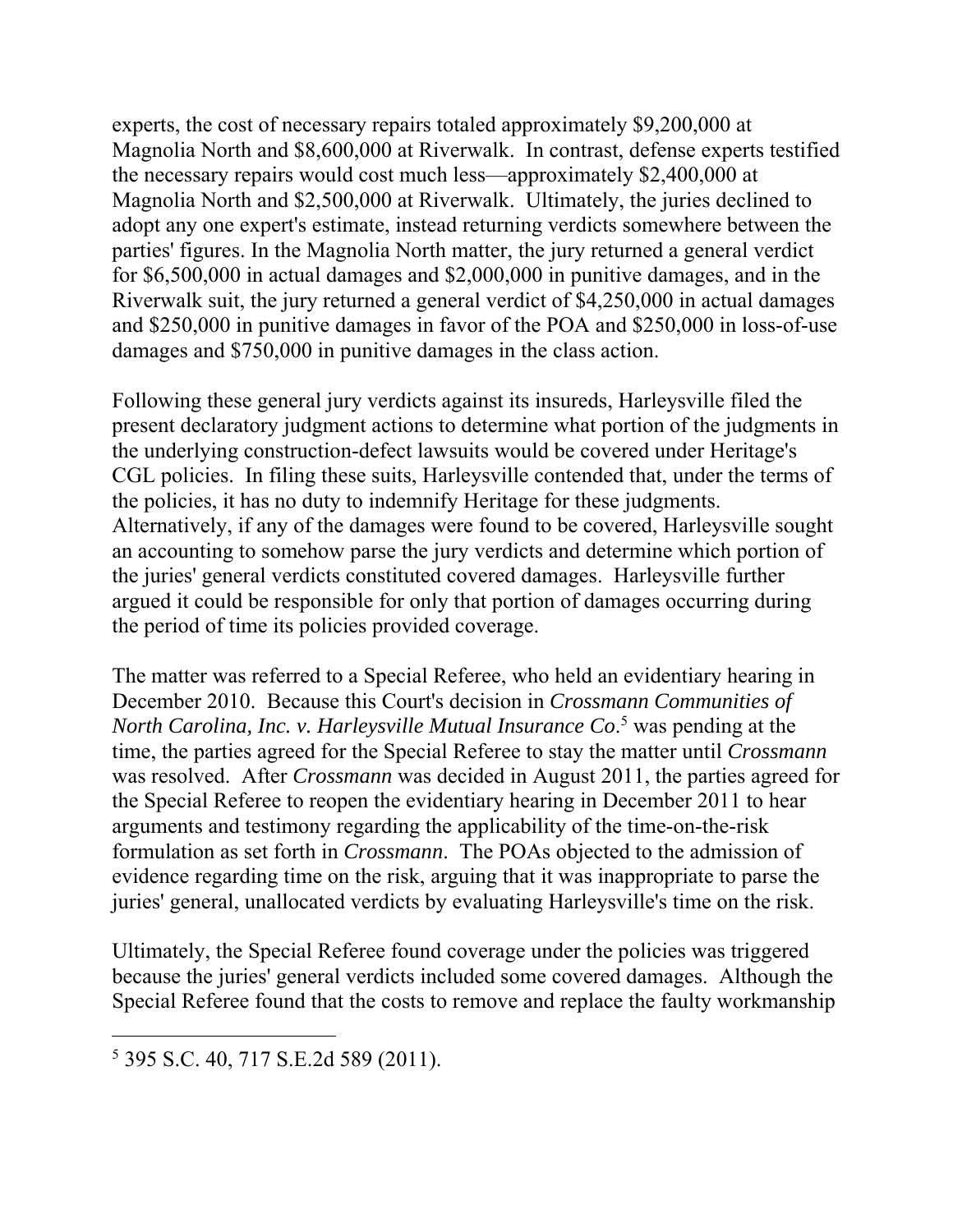were not covered under the policies, the Special Referee concluded that it would be improper and purely speculative to attempt to allocate the juries' general verdicts between covered and non-covered damages. Accordingly, the Special Referee ordered the full amount of the actual damages in the construction-defect suits would be subject to Harleysville's duty to indemnify in proportion with its time on the risk. The Special Referee made factual findings regarding the dates of the progressive damages period and the period during which Harleysville provided coverage. The Special Referee thereafter calculated Harleysville's pro rata portion of the progressive damages based on Harleysville's time on the risk. Lastly, the Special Referee found punitive damages were covered and that no policy exclusion applied to preclude coverage for any portion of those damages.

The parties subsequently filed cross-appeals. Harleysville is the primary Appellant. Upon the parties' joint motion, these matters were certified from the court of appeals to this Court pursuant to Rule 204(b), SCACR.

#### **II.**

"A declaratory judgment action is neither legal nor equitable, and therefore, the standard of review is determined by the nature of the underlying issue." *Auto Owners Ins. Co. v. Newman*, 385 S.C. 187, 191, 684 S.E.2d 541, 543 (2009) (citing *Colleton Cnty. Taxpayers Ass'n v. Sch. Dist. of Colleton Cnty.,* 371 S.C. 224, 231, 638 S.E.2d 685, 688 (2006)). "When the purpose of the underlying dispute is to determine whether coverage exists under an insurance policy, the action is one at law." *Id*. (citing *Auto-Owners Ins. Co. v. Hamin,* 368 S.C. 536, 540, 629 S.E.2d 683, 685 (Ct. App. 2006)). "In an action at law tried without a jury, the appellate court will not disturb the trial court's findings of fact unless there is no evidence to reasonably support them." *Id.* Indeed, this Court's scope of review "'is limited to correcting errors of law.'" *City of Hartsville v. S.C. Mun. Ins. & Risk Fin. Fund*, 382 S.C. 535, 543, 677 S.E.2d 574, 578 (2009) (quoting *State Farm Mut. Auto. Ins. Co. v. James,* 337 S.C. 86, 93, 522 S.E.2d 345, 348–49 (Ct. App. 1999)).

The threshold question in determining coverage under a CGL policy is whether the claim at issue is for "property damage" caused by an "occurrence" within the general grant of coverage in the CGL insuring agreement. Specifically, the CGL policies at issue in these cases provide: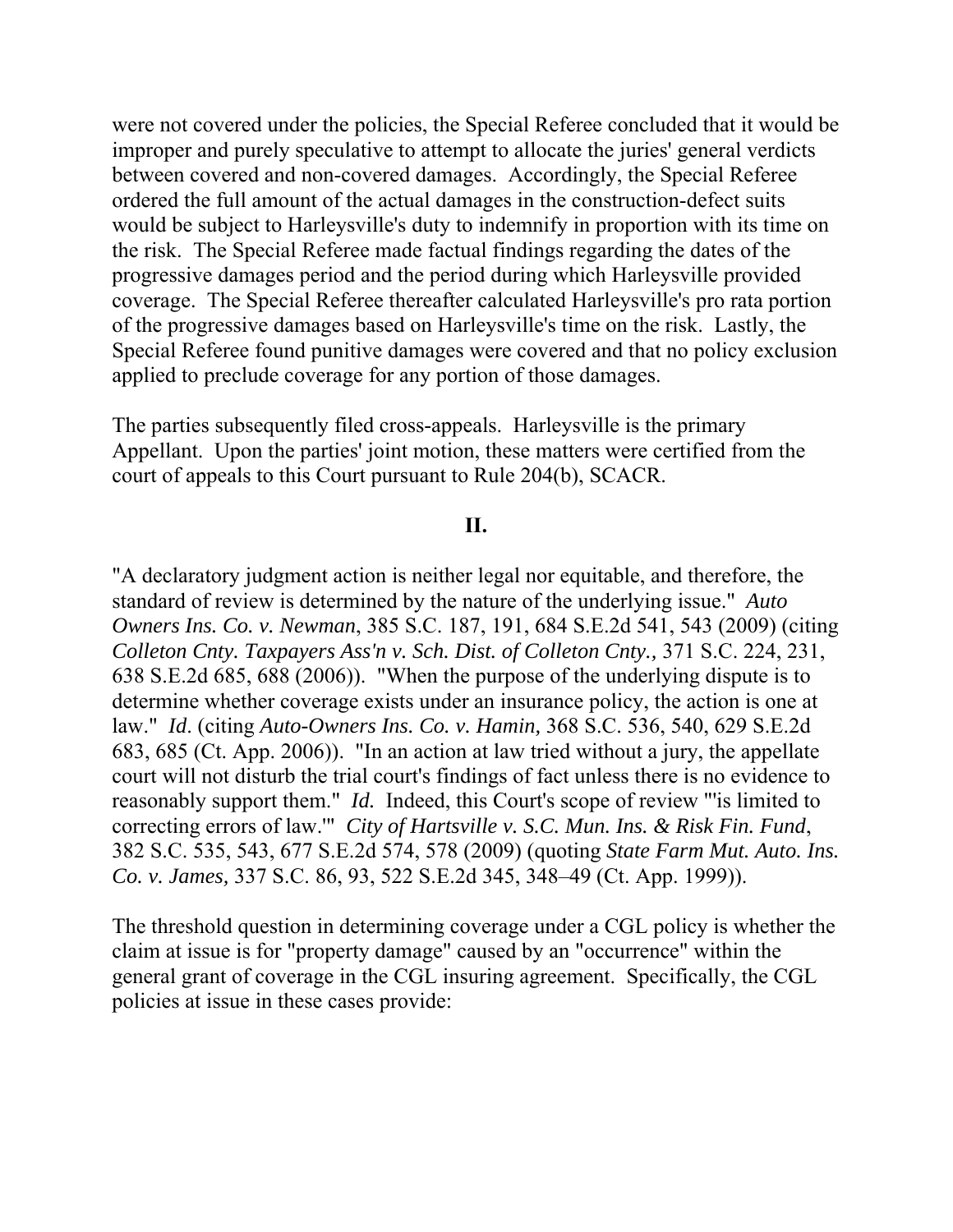We will pay those sums that the insured becomes legally obligated to pay as damages because of "bodily injury" [or] "property damage" . . . to which this insurance applies. . . .

a. This insurance applies only:

 $\overline{a}$ 

- (1) To "bodily injury" or "property damage":
	- (a) That occurs during the policy period; and
	- (b) That is caused by an "occurrence." 6

The CGL policies define "property damage" as "physical injury to tangible property, including all resulting loss of use of that property," and define an "occurrence" as "an accident, including continuous or repeated exposure to substantially the same general harmful conditions."<sup>7</sup> Applying these terms to ascertain the scope of coverage in construction-defect cases has resulted in considerable litigation, not just in South Carolina, but across the country.

In *L-J, Inc. v. Bituminous Fire & Marine Insurance Co*., 366 S.C. 117, 621 S.E.2d 33 (2005), this Court explored the issue in determining whether costs to repair negligently constructed roadways were covered under the general contractor's CGL policy. *Id*. at 122, 621 S.E.2d at 35. Observing there was no claimed damage to

a. "Bodily injury" or "property damage" covered by this policy and caused by an "occurrence" which occurs during the policy period . . . .

<sup>7</sup> The definitions of "property damage" and "occurrence" are identical in the primary and excess policies.

<sup>&</sup>lt;sup>6</sup> The language of the excess liability policies is similar and provides:

We will pay on behalf of the insured the "ultimate net loss" in excess of the "applicable underlying limit" which the insured becomes legally obligated to pay as damages because of: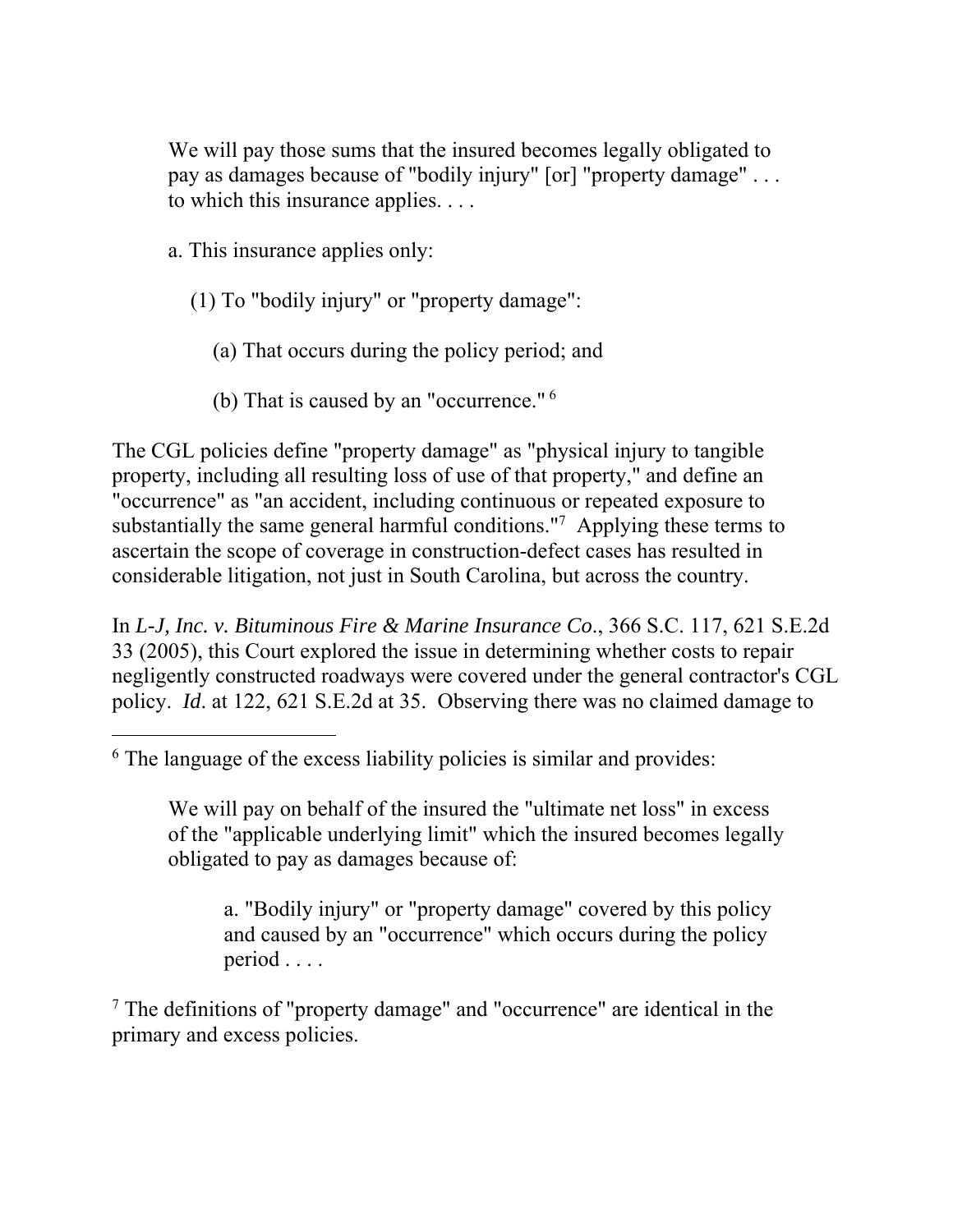property other than to the defectively constructed roadway—in other words, the completed work itself—this Court held the claimed losses were not covered by the CGL policy. *Id*. at 123–24, 621 S.E.2d at 36–37. However, in *L-J*, we foreshadowed that the coverage question would be resolved differently under different circumstances. Specifically, we explained that where a claimed loss is for damage to property other than the faulty workmanship itself, such as where continuous or repeated water intrusion causes damage to otherwise non-defective construction components, then the claim may be covered under the terms of the policy, as it would not constitute a mere allegation of faulty or defective workmanship. *Id*. at 123–24, 621 S.E.2d at 36 (citing *High Country Assocs. v. N.H. Ins. Co*., 648 A.2d 474 (N.H. 1994)). *L-J* was decided prior to the trials in this case.

 workmanship, which was not covered. 8 *Id*. at 194, 684 S.E.2d at 544–45. Consistent with our projection in *L-J*, several years later in *Auto Owners Insurance Co. v. Newman*, 385 S.C. 187, 684 S.E.2d 541 (2009), we held that a subcontractor's negligent application of stucco, which allowed water to seep into the plaintiff's home causing damage to the home's framing and exterior sheathing, constituted an occurrence under the builder's CGL policy. Although the Court found the damages caused by the continuous moisture intrusion resulting from this negligent construction were covered by the CGL policy, the Court emphasized that the costs of removing and replacing the defective stucco itself amounted to faulty

<sup>8</sup> On March 10, 2008, this Court issued an initial decision in *Newman* in which we found all damages caused by water intrusion resulting from defectively installed stucco were covered under the terms of the CGL policy. In so holding, we initially affirmed the trial court's finding that the cost of repairing and replacing the defectively installed stucco itself was included in the covered damages, as the underlying damage could neither be assessed nor repaired without first removing the exterior sheathing. Thereafter, Auto Owners filed a petition for rehearing on April 21, 2008; on that same day, Harleysville filed a motion with this Court seeking leave to file a brief as Amicus Curiae in support of Auto Owners' petition for rehearing, which was subsequently granted. In its Amicus brief, citing numerous cases from other jurisdictions in support, Harleysville urged this Court to grant rehearing and argued, among other things, that the Court should reverse its decision finding repair or replacement costs for the faulty workmanship to be covered under the CGL policy, even if the Court ultimately determined other resulting damage was covered. Auto Owners' petition for rehearing was granted on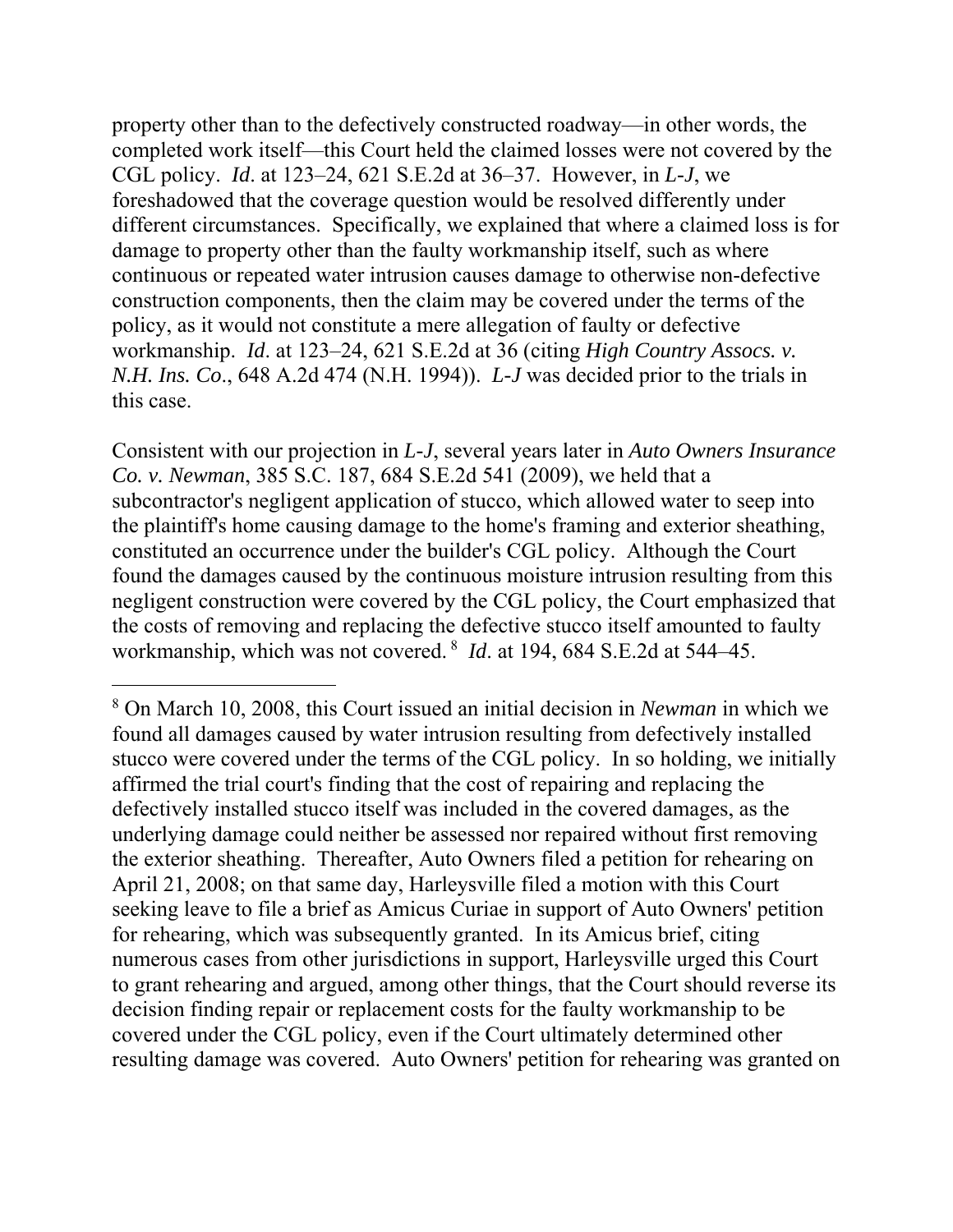meet the definition of "occurrence." *Id*. (explaining the ongoing water penetration Two years later, in *Crossmann*, the Court reaffirmed the result in *Newman*—that costs to repair faulty workmanship itself are not covered under a CGL policy but costs to repair resulting damage to otherwise non-defective components are covered—while clarifying that the relevant policy term in the insuring agreement is "property damage," rather than "occurrence." 395 S.C. at 48–50, 717 S.E.2d. at 593–94 (explaining the use of the phrase "physical injury" in defining property damage suggests that such property was "not defective at the outset, but rather was initially proper and injured thereafter"). We clarified that faulty workmanship was not covered because it did not constitute property damage—not because it did not fell within the expanded definition of occurrence—namely, the "continuous or repeated exposure to substantially the same general harmful conditions"—and thus constituted the relevant occurrence). This Court further found the scope of an insurer's duty to indemnify was limited to damages accrued during the insurer's time on the risk, overruling earlier case law that held an insurer's liability was joint and several. *Id*. at 59–64, 717 S.E.2d at 599–01.

In so holding, the Court acknowledged that, when property damage is progressive (as is the case with damages resulting from water intrusion), "it is often 'both scientifically and administratively impossible'" to determine precisely what quantum of property damage occurred during each policy period. *Id*. at 64, 717 S.E.2d at 601 (quoting *Boston Gas Co. v. Century Indem. Co.*, 910 N.E.2d 290, 301 (Mass. 2009)). Thus, the Court determined that where it is impracticable to calculate the exact measure of damages attributable to the injury that triggered

August 22, 2008, and the case was reheard on November 6, 2008, prior to the underlying Magnolia North and Riverwalk trials. On September 8, 2009, the Court refiled its decision in *Newman*, this time determining that the cost to remove and replace the defective stucco was not covered under the CGL policy; however, the Court concluded that because there was no evidence in the record indicating which portions of the arbitrator's award of damages may be attributed to the removal and replacement of defective stucco, the entire damages award was covered. A key point here is that Harleysville's presence in, and corresponding knowledge of, the *Newman* litigation illustrates Harleysville's understanding at the time of the underlying Riverwalk and Magnolia North trials of the distinction between faulty workmanship and resulting property damage and the importance of that distinction for purposes of determining coverage.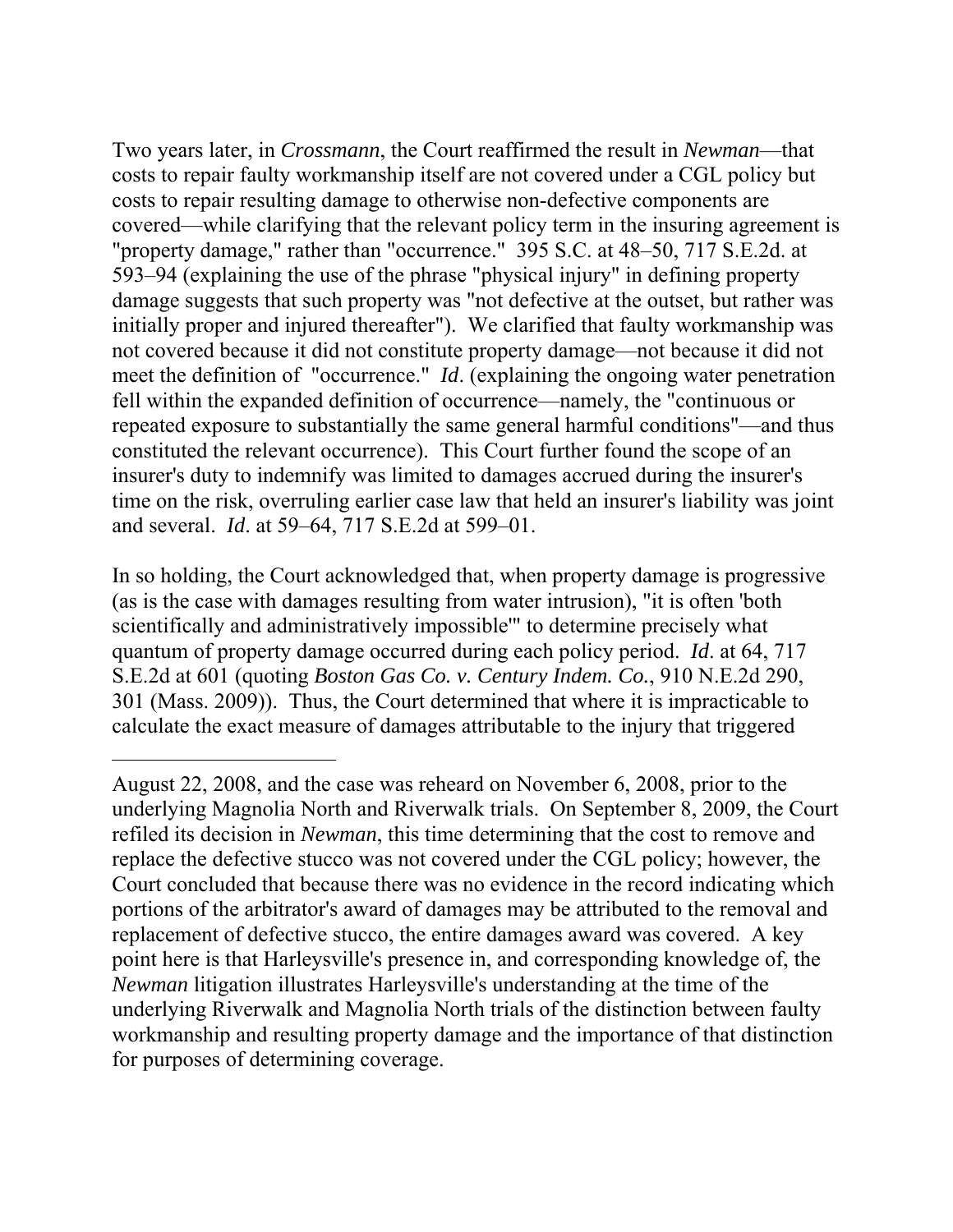each policy, the default rule is that an insurer's pro rata share of the damages is a function of the total number of years damages progressed and the portion of those years a particular insurer provided coverage. *Id*. at 64–65, 717 S.E.2d at 602.

Although *Crossmann* represented a sea change in terms of adopting the time-onthe-risk approach (and abandoning the "joint and several" approach), *Crossmann*  left unchanged the basic concept, first signaled in *L-J* then formally adopted in *Newman*, that the cost of repairing faulty workmanship is not covered under CGL policies but resulting property damage beyond the defective work product itself is covered. With these principles in mind, we turn to the legal issues presented on appeal.

# **III.**

# **Coverage Issues**

Harleysville and the POAs each contend the Special Referee made various errors in declaring the scope of coverage under the policies. We disagree.

# *A. Reservation of Rights to Contest Coverage*

Harleysville first contends the Special Referee erred in finding it failed to properly reserve the right to contest coverage. The question presented is whether a reservation of rights letter that merely provides the insured with a copy of the policy, coupled with a general statement that the insurer reserves all of its rights, is sufficient. We hold it is not.

On appeal, Harleysville first argues the POAs lack standing to assert any deficiencies in Harleysville's reservation of rights letters because the POAs are not parties to the insurance contract. While we acknowledge that generally a third party will have no basis to assert any perceived inadequacies in an insurer's purported reservation of rights, under the unique facts of this case, we find the Special Referee did not err in allowing the POAs to raise these issues.

Here, Heritage was defunct, and despite having received proper service of process, Heritage failed to appear or otherwise defend in this action. Moreover, the POAs have acquired final judgments against Harleysville's insureds "obtained after an actual trial." By virtue of these final judgments, the express terms of the policy itself provide the POAs are entitled to sue Harleysville directly to recover their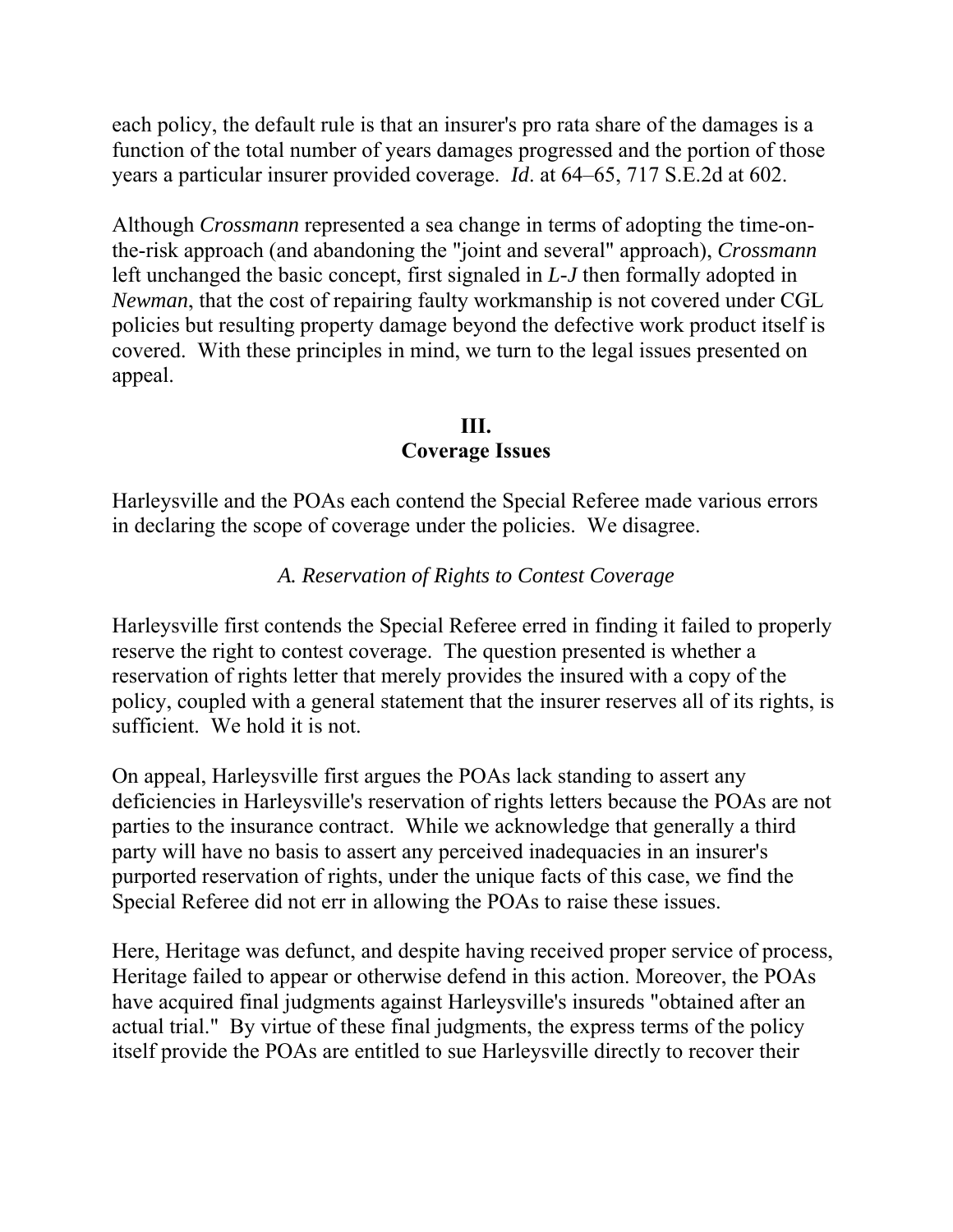the liability insurer was barred from denying coverage based on insurer's judgments against its insured. It would defy logic to conclude that the POAs had the ability to sue Harleysville directly on the policy but lacked the ability to assert in the insured's stead that Harleysville is precluded from denying coverage based on alleged deficiencies in its reservation letters, especially since the POAs and the insureds share an identical interest in maintaining coverage. Indeed, courts have recognized that, under certain circumstances, third parties may be permitted to contest whether an insurer effectively reserved the right to contest coverage. *See Transamerica Ins. Co. v. Int'l Broad. Corp.*, 94 F.3d 1204, 1208–09 (8th Cir. 1996) (finding injured third party was not precluded from asserting that insurer was precluded from denying coverage where insured was insolvent and injured third party sought to assert insured's interest in precluding insurer from denying coverage); *Stoneridge Dev. Co., Inc. v. Essex Ins. Co*., 888 N.E.2d 633, 641–50 (Ill. Ct. App. 2008) (recognizing that where insured was insolvent and injured third party held final judgment against insured, the third party could assert a claim that purportedly inadequate reservation of rights). We do recognize, however, that allowing a third party to challenge the adequacy of an insurer's reservation of rights is the exception and not the rule. However, based on the specific circumstances in this case, we conclude the Special Referee did not err in allowing the POAs to stand in the shoes of Harleysville's insured to challenge the adequacy of the reservation of rights letters.

Turning to the sufficiency of a reservation of rights letter, it is axiomatic that an insured must be provided sufficient information to understand the reasons the insurer believes the policy may not provide coverage. We agree with the Special Referee that generic denials of coverage coupled with furnishing the insured with a copy of all or most of the policy provisions (through a cut-and-paste method) is not sufficient. That is precisely what happened here, with the exception of the coverage dispute concerning punitive damages.

We begin by analyzing the foundational purpose a reservation of rights letter is designed to serve. "A 'unilateral reservation of rights' is a notice given by the insurer that it will defend [the insured in the lawsuit] but reserves all rights it has based on noncoverage under the policy . . . ." 14 Couch on Ins. § 202:38. A reservation of rights is a way for an insurer to avoid breaching its duty to defend and seek to suspend operation of the doctrines of waiver and estoppel prior to a determination of the insured's liability. *Id.* "Although a reservation of rights may protect an insurer's interests, it also is intended to benefit the policyholder by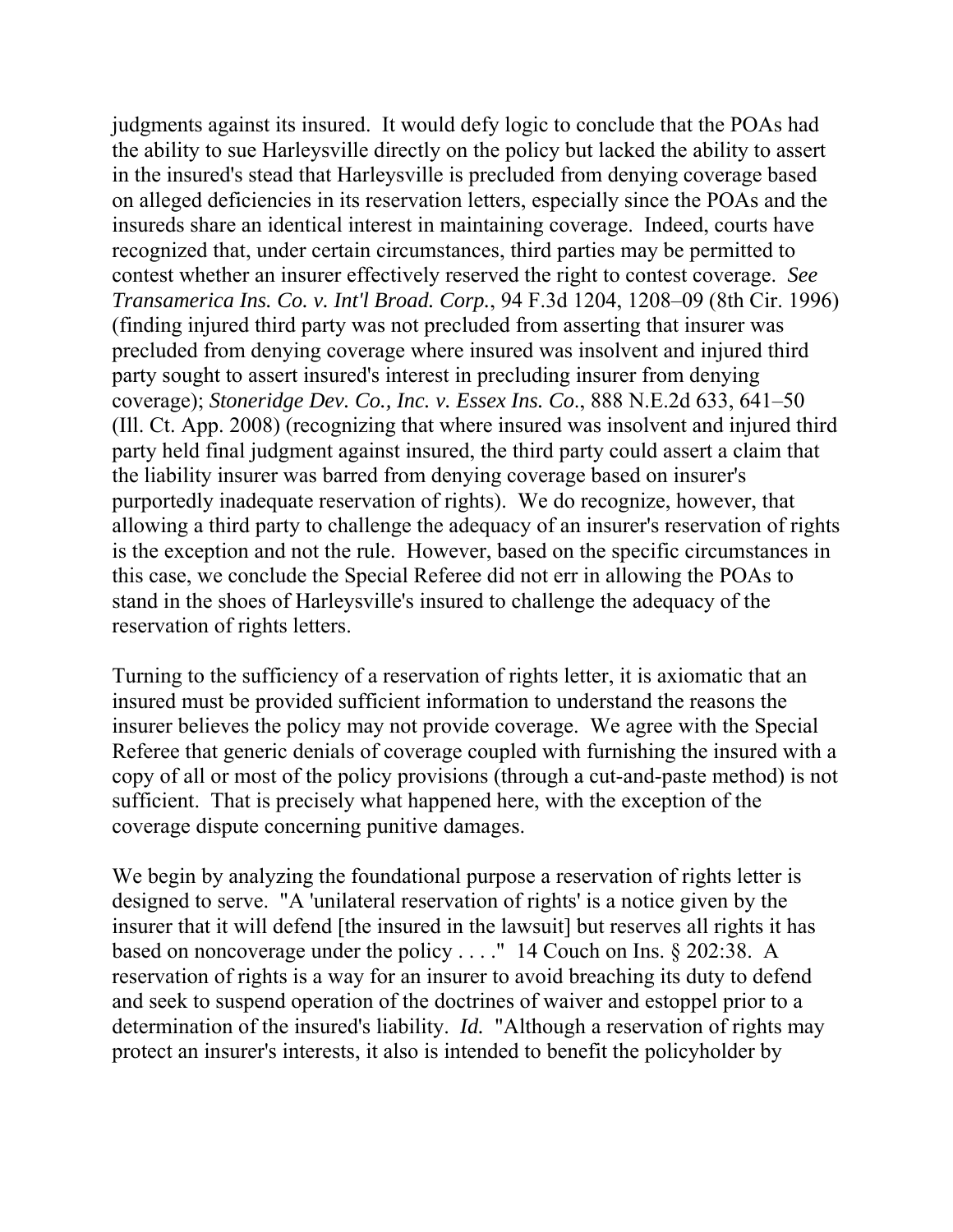alerting the policyholder to the potential that coverage may be inapplicable for a loss; that conflicts may exist as between the policyholder and the insurer; and, that the policyholder should take steps necessary to protect its potentially uninsured interests." 12 New Appleman on Insurance § 149.02[2][a].

 policies" and "the duty to notify [the insured] is not onerous"). "A reservation of rights letter must give fair notice to the insured that the insurer intends to assert defenses to coverage or to pursue a declaratory relief action at a later date." *United Nat'l Ins. Co. v. Waterfront N.Y. Realty Corp.*, 948 F. Supp. 263, 268 (S.D.N.Y. 1996). Moreover, because an insurer typically has the right to control the litigation and is in the best position to see to it that the damages are allocated, courts have found that where an insurer defends under a reservation of rights, an insurer has a duty to inform the insured of the need for an allocated verdict as to covered versus noncovered damages. *See Tyger River Pine Co. v. Maryland Cas. Co.*, 170 S.C. 286, 170 S.E. 346, 348 (1933) (observing that where an insurer reserves the right to control the defense, the insured is "directly deprived of a voice or part in such negotiations and defense" and noting that if an insurer's interests conflict with those of its insured, the insurer is " bound, under its contract of indemnity, and in good faith, *to sacrifice its interests in favor of those of the*  [insured]"); *see also Remodeling Dimensions, Inc. v. Integrity Mut. Ins. Co.*, 819 N.W.2d 602, 618 (Minn. 2012) (holding that "when an insurer notifies its insured that it accepts the defense of a[] [] claim under a reservation of rights that includes covered and noncovered claims, the insurer not only has a duty to defend the claim, but also to disclose to its insured the insured's interest in obtaining a written explanation of the award that identifies the claims or theories of recovery actually proved and the portions of the award attributable to each"); *id*. (reasoning that the "insurer is in a unique position to know the scope of coverage and exclusions in its

"If the insured does not know the grounds on which the insurer may contest coverage, the insured is placed at a disadvantage because it loses the opportunity to investigate and prepare a defense on its own." *Desert Ridge Resort LLC v. Occidental Fire & Cas. Co. of N.C.*, 141 F. Supp. 3d 962, 967 (D. Ariz. 2015). Indeed without knowledge of the bases upon which the insurer might dispute coverage, "the insured has no reason to act to protect its rights because it is unaware that a conflict of interest exists between itself and the insurer." *Magnum Foods, Inc. v. Cont'l Cas. Co.*, 36 F.3d 1491, 1498 (10th Cir. 1994) (internal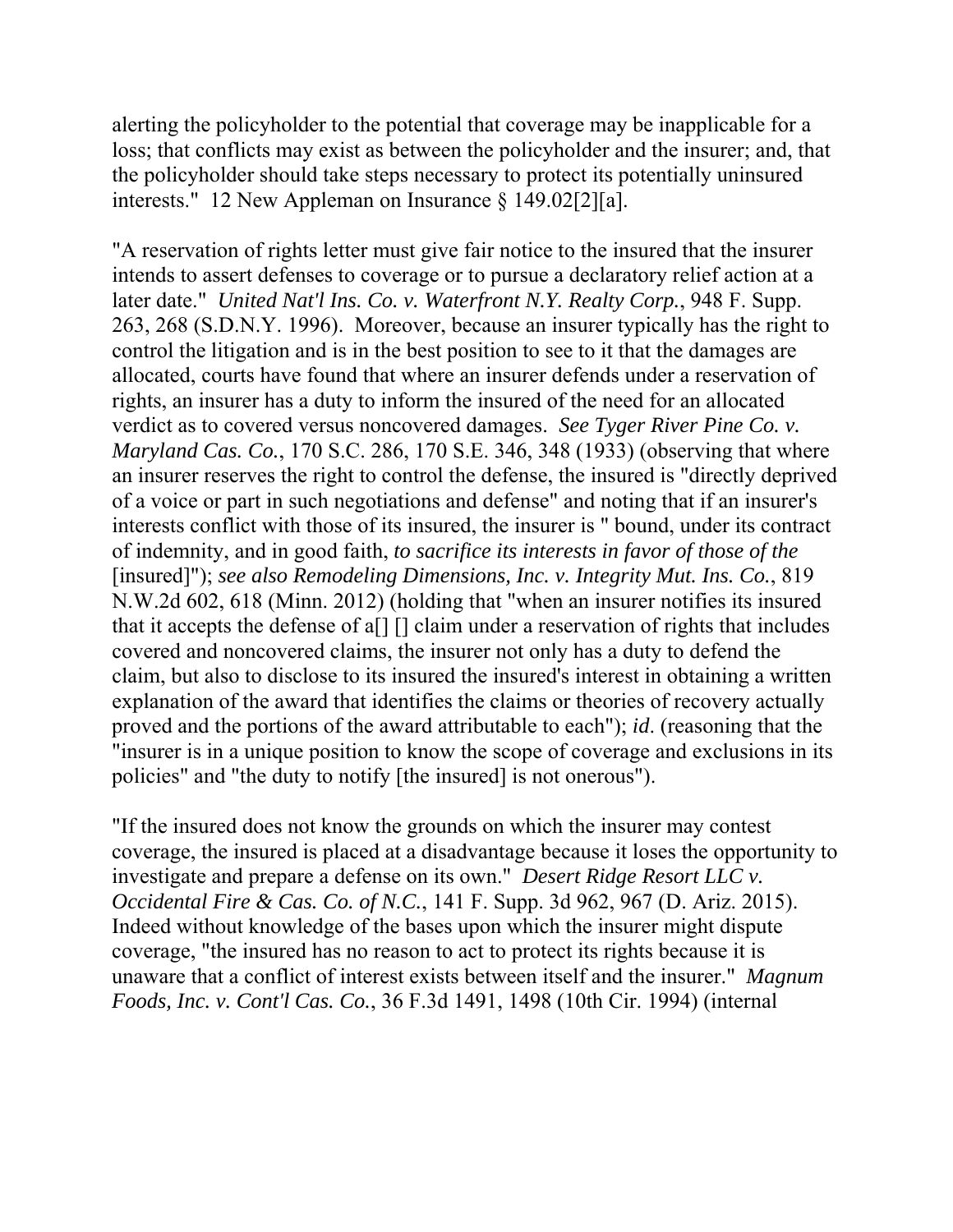quotation marks and citation omitted). Thus, "[t]he general rule precluding an insurer from raising new grounds contesting coverage in a subsequent action is justified in th[is] []context." *Id*.

"For a reservation of rights to be effective, the reservation must be unambiguous; if it is ambiguous, the purported reservation of rights must be construed strictly against the insurer and liberally in favor of the insured." *Id.* at 10. (citations and internal quotation marks omitted); *see Desert Ridge Resort*, 141 F. Supp. 3d. 966– 68 (explaining that where an insurer undertakes and exclusively controls the defense of the insured under a reservation of rights, prior to undertaking the defense, the insurer must specify in detail any and all bases upon which it might contest coverage in the future since "[g]rounds not identified in the reservation of rights may not be asserted later by the insurer"); *id*. (explaining the existence of a potential conflict of interest between insured and insurer is what requires the insured to set forth the bases upon which it might contend damages are not covered in a greater amount of detail than would otherwise be required); *Weber v. Biddle*, 483 P.2d 155, 159 (Wash. Ct.App. 1971) (underscoring that when an insurer controls the defense of the action against its insured, "a high fiduciary duty [i]s owed by the insurer to the insured" and observing a "general notice of reservation of rights failing to refer specifically to the policy provision upon which the insurer wished to rely may be insufficient").

At the hearing before the Special Referee, Harleysville produced letters it sent to former Heritage principals and counsel between December 2003 and February 2004.<sup>9</sup> These letters explained that Harleysville would provide a defense in the underlying suits and listed the name and contact information for the defense attorney Harleysville had selected to represent Heritage in each matter. These letters identify the particular insured entity and lawsuit at issue, summarize the allegations in the complaint, and identify the policy numbers and policy periods for policies that potentially provided coverage.10 Additionally, each of these letters

 $\overline{a}$ 

 $10$  Notwithstanding the production of various letters at the hearing, Harleysville conceded it could not find a reservation of rights letter addressed to Buildstar

<sup>&</sup>lt;sup>9</sup> The Magnolia North lawsuit was filed on May 28, 2003, but it was not until more than six months later that Harleysville sent "reservation of right" letters—one to Heritage Communities, Inc. on December 11, 2003, and another to Heritage Magnolia North, Inc. on December 12, 2003.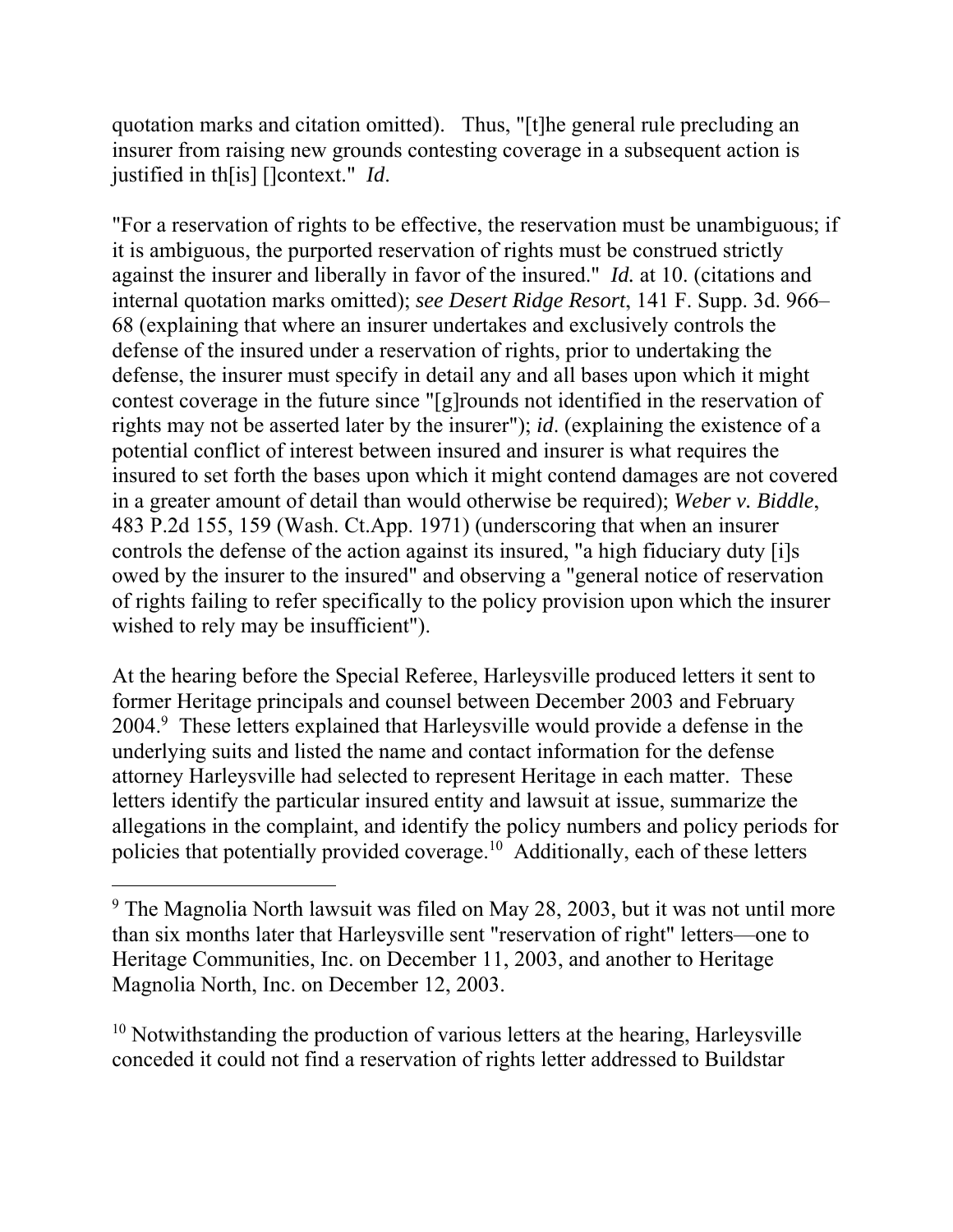(through a cut-and-paste approach) incorporated a nine- or ten-page excerpt of various policy terms, including the provisions relating to the insuring agreement, Harleysville's duty to defend, and numerous policy exclusions and definitions. Despite these policy references, the letters included no discussion of Harleysville's position as to the various provisions or explanation of its reasons for potentially denying coverage. With the exception of the claim for punitive damages, the letters failed to specify the particular grounds upon which Harleysville did, or might thereafter, dispute coverage.

Concerning punitive damages, Harleysville did provide the basis for the potential denial of coverage:

The complaint filed against you seeks punitive damages. [Harleysville] reserves the right to disclaim coverage for these since under all of your policies, they would not arise from an "occurrence," do not fit the definition of "bodily injury" or "property damage," and/or were "expected and intended" within the meaning of exclusions in the policies.

The fact that Harleysville stated the specific grounds for contesting coverage for punitive damages stands in stark contrast to the otherwise non-specific—"we will let you know later"—purported reservation of rights. It is reasonable to conclude that Harleysville knew precisely how to protect its interests, but elected to be purposefully vague on all coverage matters except punitive damages.

Significantly, none of the reservation letters advised Heritage of the need for allocation of damages between covered and non-covered losses or referenced a possible conflict of interest or Harleysville's intent to pursue a declaratory judgment action following any adverse jury verdicts in the underlying lawsuits. "The right to control the litigation carries with it certain duties," including "the duty not to prejudice the insured's rights by failing to request special interrogatories or a special verdict in order to clarify coverage of damages." *Magnum Foods, Inc. v. Cont'l Cas. Co.*, 36 F.3d 1491, 1498 (10th Cir. 1994) (citations omitted) (explaining "[i]f the burden of apportioning damages between covered and non-covered were to rest on the insured, who is not in control of the

specifically regarding the Magnolia North litigation or any letter regarding the individual homeowners' class action.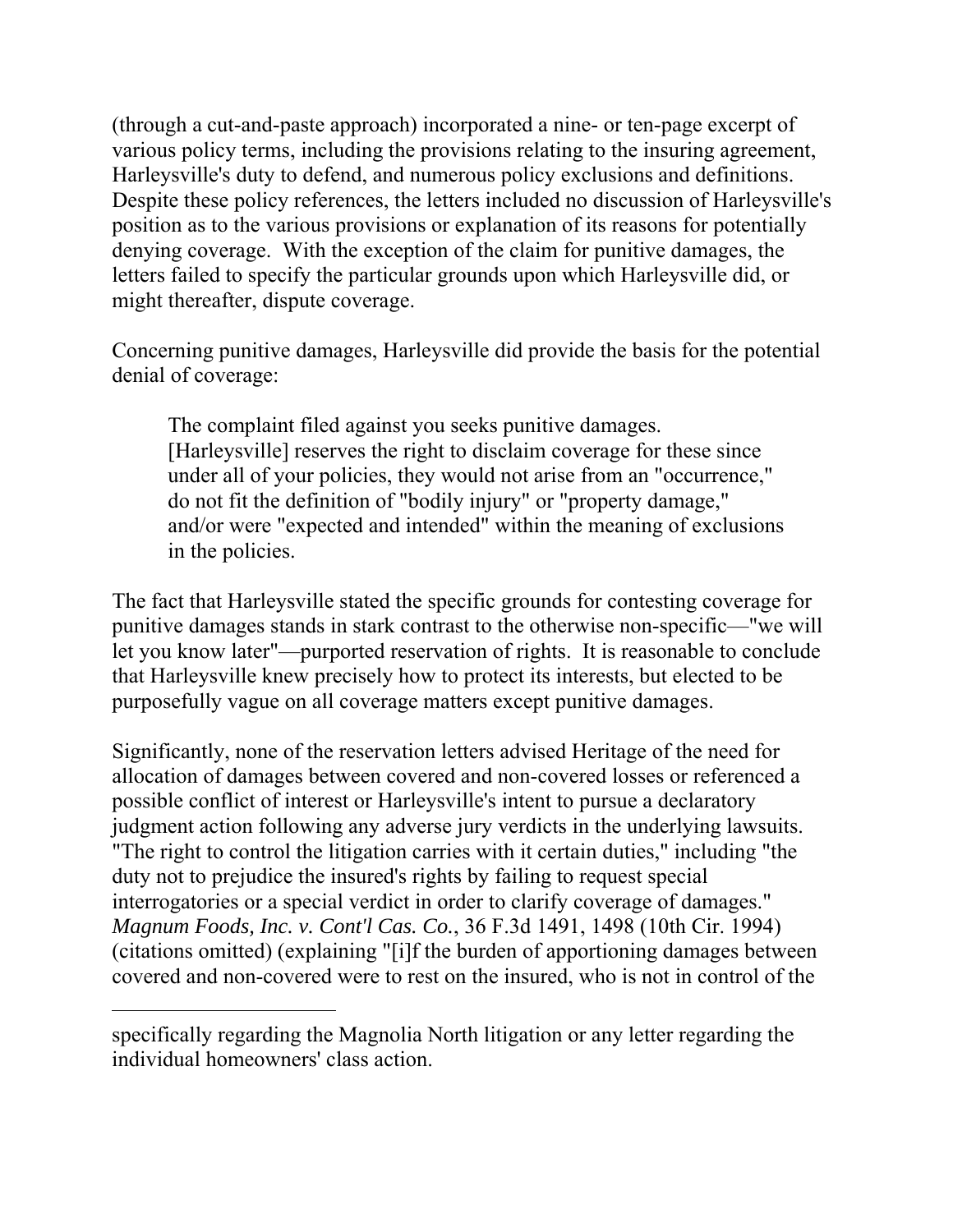defense, the insurer could obtain for itself an escape from responsibility merely by failing to request a special verdict or special interrogatories" (citing *Duke v. Hoch,*  468 F.2d 973, 979 (5th Cir. 1972))). Therefore, by "virtue of its duty to defend, an insurer gains the advantage of exclusive control over the litigation," and "it would be unreasonable to permit the insurer to not disclose potential bases for denying coverage." *Id*. (internal citations and quotation marks omitted); *see Desert Ridge Resort*, 141 F. Supp. 3d. 966–68 (explaining that where an insurer undertakes and exclusively controls the defense of the insured under a reservation of rights, prior to undertaking the defense, the insurer must specify in detail any and all bases upon which it might contest coverage in the future since "[g]rounds not identified in the reservation of rights may not be asserted later by the insurer"); *id*. (explaining the existence of a potential conflict of interest between insured and insurer is what requires the insured to set forth the bases upon which it might contend damages are not covered in a greater amount of detail than would otherwise be required); *Weber v. Biddle*, 483 P.2d 155, 159 (Wash. Ct.App. 1971) (underscoring that when an insurer controls the defense of the action against its insured, "a high fiduciary duty [i]s owed by the insurer to the insured" and observing a "general notice of reservation of rights failing to refer specifically to the policy provision upon which the insurer wished to rely may be insufficient").

The Special Referee thoroughly analyzed the letters to determine whether Harleysville properly reserved its rights. As to the substance of Harleysville's letters to Heritage, the Special Referee found the letters were not sufficiently specific to put Heritage on notice of Harleysville's specific defenses, particularly as to the need for an allocated verdict.

Perhaps in recognition of the inadequacy of the letters, Harleysville additionally relied on an oral reservation of rights based on conversations with representatives of Heritage. The Special Referee considered this argument (and the evidence advanced by Harleysville) and concluded that even if an oral reservation is permitted in South Carolina, the oral reservations Harleysville claimed to have communicated to the principals of the defunct Heritage entities "fall short of the specificity [required] and are ambiguous at best," noting "[p]roviding timely and specific policy defenses and disclosing actual or potential conflicts are important fiduciary duties of the insurer[,] especially when, as here, Harleysville is controlling the defense of its insured." The Special Referee concluded that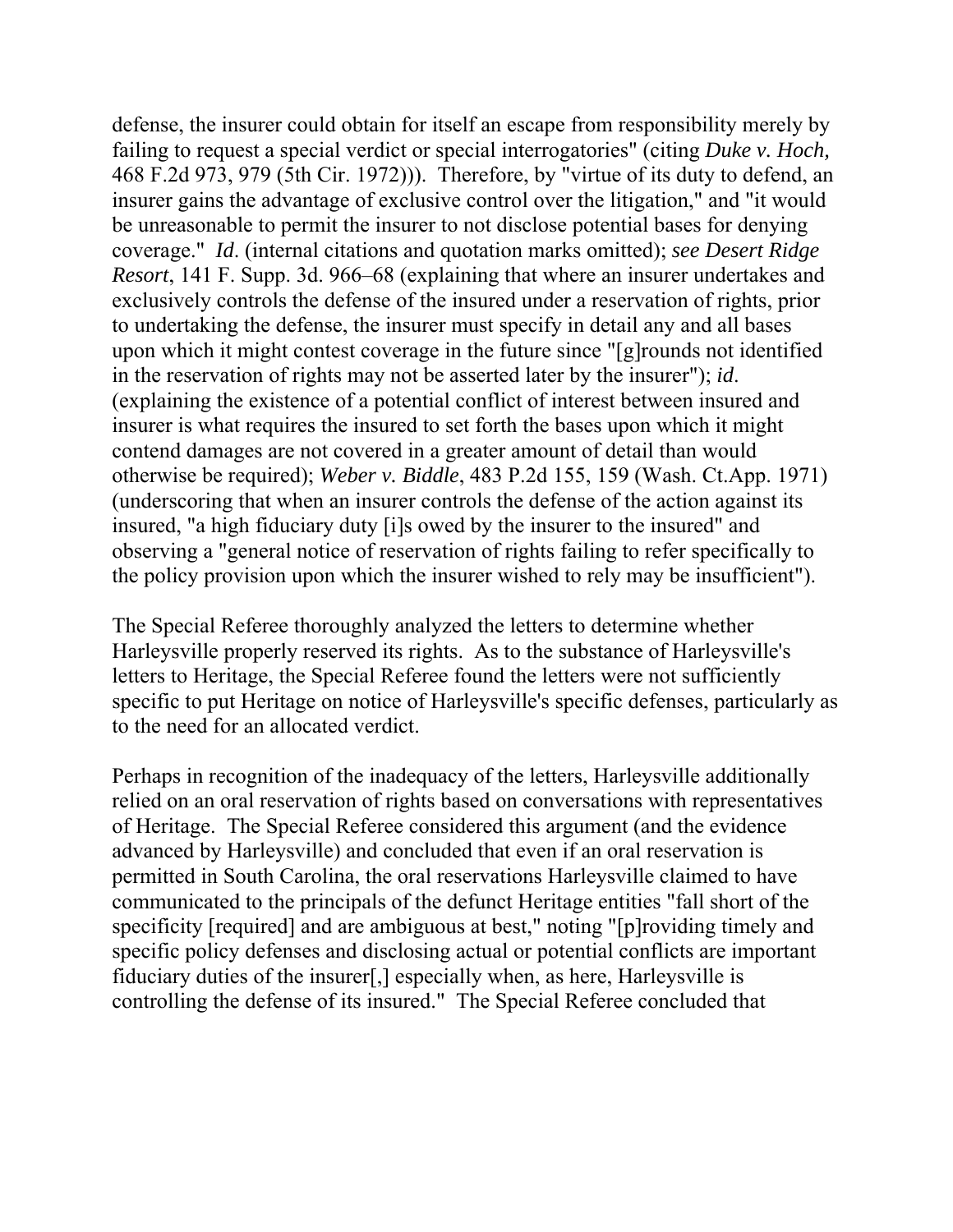Harleysville failed to properly reserve its rights to dispute coverage as to actual damages and, thus, Harleysville was precluded from attempting to do so in this action.

Here, except as to punitive damages, Harleysville's reservation letters gave no express reservation or other indication that it disputed coverage for any specific portion or type of damages. Nor did the letters or testimony indicate that, in the event Heritage was found liable in the construction-defect suits, Harleysville intended to file the instant lawsuit to contest various coverage issues. Specifically, Harleysville did not expressly put its insureds on notice that it intended to litigate the issues of whether any damages resulted from acts meeting the definition of occurrence, whether any damages occurred during the applicable policy periods, and what damages were attributable to non-covered faulty workmanship. And in no way did the letters inform the insureds that a conflict of interest may have existed or that they should protect their interests by requesting an appropriate verdict. As the Fifth Circuit found in *Duke v. Hoch*, Harleysville's reservation "was no more than a general warning" and "too imprecise to shield [the insurer]." 468 F.2d 973, 979 (5th Cir. 1972). We find there is evidence in the record to support the Special Referee's finding that Harleysville's reservation letters were insufficient to reserve its right to contest coverage of actual damages,  $11$  and therefore, we affirm.12 Because we find Harleysville did not effectively reserve the

 $\overline{a}$ 

12 The dissent also suggests that the timing of this Court's decision in *Newman*  somehow precludes Harleysville from having set forth in its reservation of rights letters the faulty workmanship versus covered damages distinction upon which it

<sup>&</sup>lt;sup>11</sup> In addition to finding Harleysville's attempted reservation of rights to be insufficient, the Special Referee also found "the Court has no basis upon which to make a logical assessment of the jury's purpose when it awarded the general verdict" as to the negligent construction, breach of warranty, and breach of fiduciary duty claims, and the Special Referee refused to "engage in unguided speculation with respect to this issue of [allocating losses], particularly when the dilemma now confronting Harleysville is of its own making." *See Newman*, 385 S.C. at 198, 684 S.E.2d at 547 (finding that even though arbitrator's award improperly included amounts for replacing and repairing faulty workmanship itself, there was insufficient evidence in the record to allow the Court to determine which costs were solely attributable to the non-covered faulty workmanship and finding that the insurer's duty to indemnify therefore covered the entire award).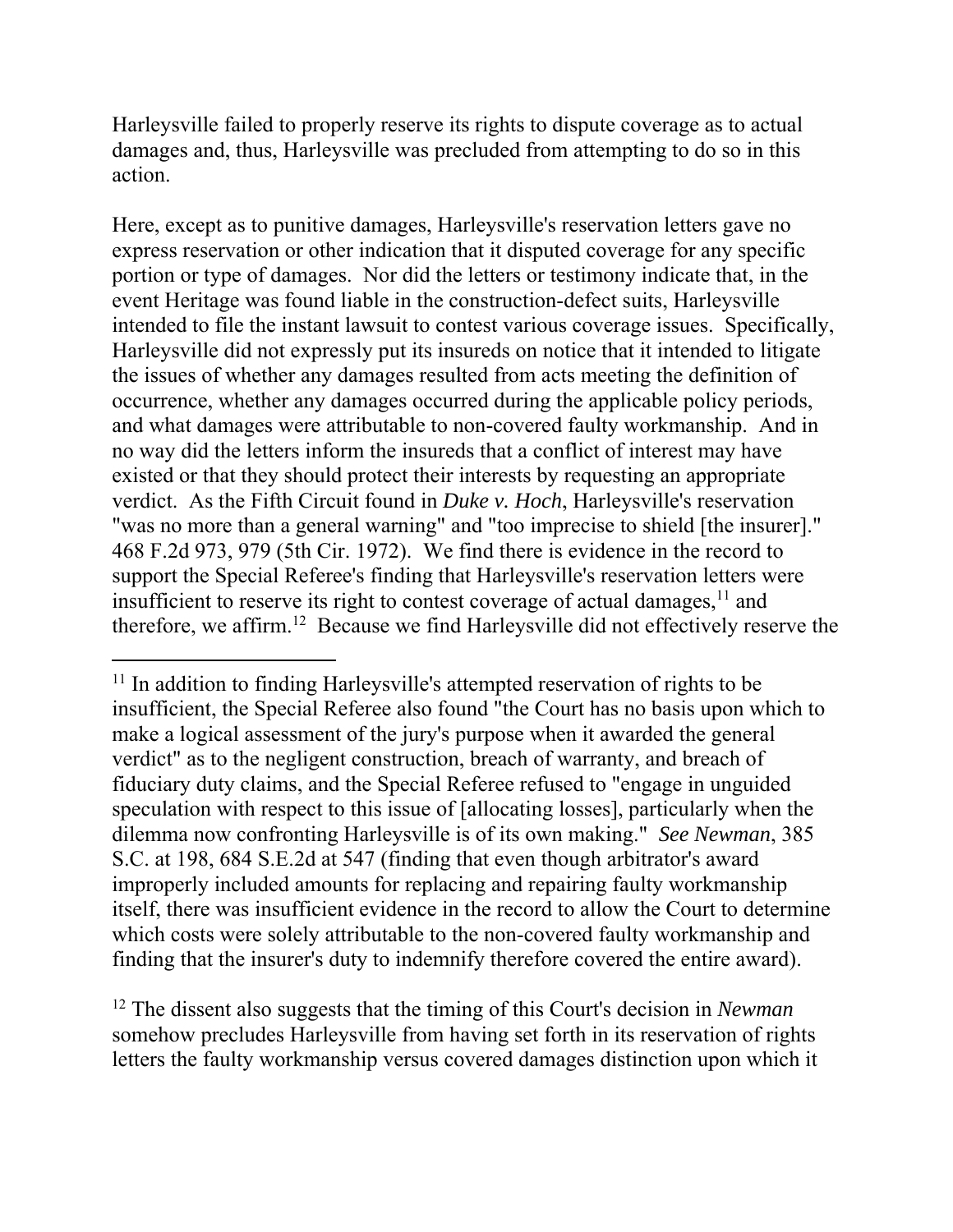right to contest coverage, we need not address Harleysville's claims of error regarding various policy exclusions.

 $\overline{a}$ 

We turn now to the issue of punitive damages, the coverage of which Harleysville effectively reserved the right to contest.

 South Carolina is settled: there is no insurance coverage for construction defects.'" standards of conduct an insurer owes to its insureds. *See Sims v. Nationwide Mut.*  now seeks to parse the general jury verdict. As noted, any claim that Harleysville was not aware of this very distinction borders on frivolity because Harleysville appeared in other earlier cases (e.g., *Newman*) for the express purpose of urging the very distinction it now asserts. Moreover, as early as December 2004, Harleysville had formally taken the position that faulty workmanship was not covered in a dispute with a different insured in a South Carolina federal court. Specifically, Harleysville filed a complaint seeking a declaration that it had no duty to defend its insured, a Beaufort County homebuilder and general contractor, in thirteen state-court actions, and arguing the damages at issue in those lawsuits arose from the insured's faulty workmanship and, thus, were not covered under the CGL policy. *Harleysville Mut. Ins. Co. v. Cambridge Bldg. Corp.*, 66 Fed. R. Serv.3d 811 (D.S.C. 2006) (quoting Harleysville's description of the coverage questions presented as "'whether the claims arise from an "occurrence"; whether they constitute "property damage"; and whether the claims allege only damage to property arising from a defect, deficiency, inadequacy or dangerous condition in [the insured's] work'"). Moreover, Harleysville further asserted that "'the law of *Id.* (quoting Harleysville's pleadings). Thus, regardless of any decisions by this Court in the interim, the position taken by Harleysville—that faulty workmanship is not covered under the insuring agreement— has been consistent since 2004, and Harleysville demonstrated that it understood how to articulate its position in detail; it simply failed to do so in the cases presently before the Court. Moreover, the relevant language in Harleysville's policies has, at all times, remained unchanged, as has South Carolina's common law regarding conflicts of interest and the high *Ins. Co*., 247 S.C. 82, 145 S.E.2d 523 (1965); *Tyger River Pine Co. v. Maryland Cas. Co*., 170 S.C. 286, 170 S.E. 346 (1933). Thus, the suggestion in the dissent that Harleysville is being held to a standard of clairvoyance must be rejected.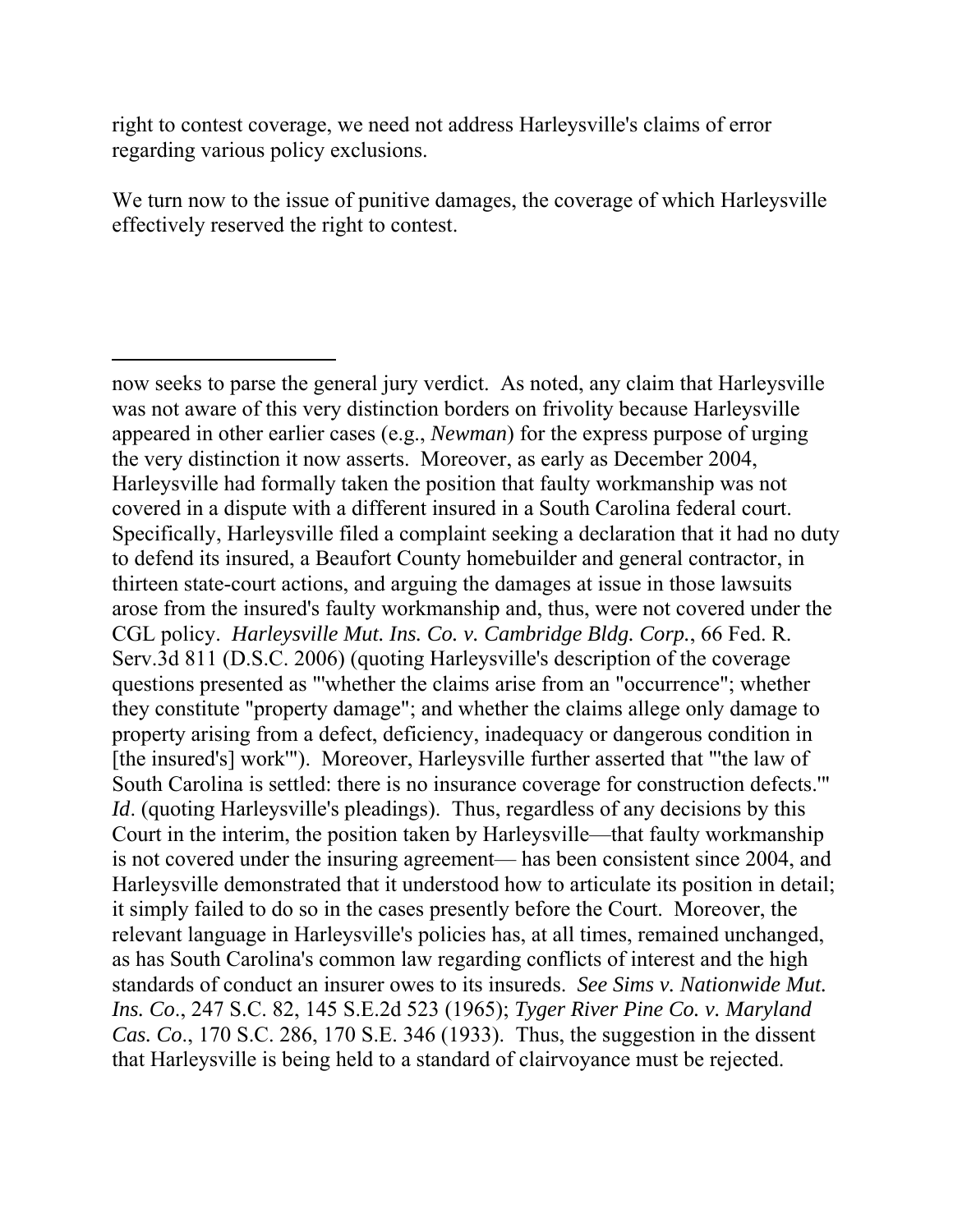#### *B. Punitive Damages—Insuring Agreement*

Harleysville argues it has no duty to indemnify Heritage for punitive damages, which it contends are not covered under the insuring agreement in the first instance. Specifically, Harleysville contends that by awarding punitive damages, the jury necessarily found that Heritage's wrongdoing and the results therefrom were not accidental, which is required for losses to amount to an occurrence. We disagree.

The insuring language in the CGL policies provides Harleysville will indemnify Heritage for "those sums" Heritage becomes legally obligated to pay as damages arising from an occurrence. The policies include the standard CGL definition of an "occurrence" as an "accident, including continuous or repeated exposure to substantially the same general harmful conditions."

 compensatory or actual damages. In arguing punitive damages are not "accidental" and therefore not an occurrence, Harleysville ignores that the progressive water intrusion constitutes the relevant occurrence. Further, Harleysville disregards not only the progressive-damage aspect of the occurrence definition (i.e., "continuous or repeated exposure to substantially the same general harmful conditions") but also this Court's holding in *Crossmann* that the insuring language of a CGL policy is triggered by progressive damages caused by repeated water intrusion. *Crossmann*, 395 S.C. at 47, 717 S.E.2d at 593. Thus, Harleysville is contractually obligated to indemnify Heritage for those sums Heritage becomes legally obligated to pay as a result of that progressive water intrusion, and the policy does not limit "those sums" to

Properly looking to the terms of the applicable policies, the Special Referee found that if Harleysville intended to preclude coverage for punitive damages, it could have easily written the policy to explicitly exclude coverage for punitive damages. For example, the Special Referee noted that Harleysville could simply have added the word "compensatory" before the word "damages" in the policies' insuring language. Because the policies' language did not unambiguously exclude punitive damages, the Special Referee applied well-established law and construed the policy language in favor of the insured, finding Harleysville was required to indemnify Heritage for punitive damages.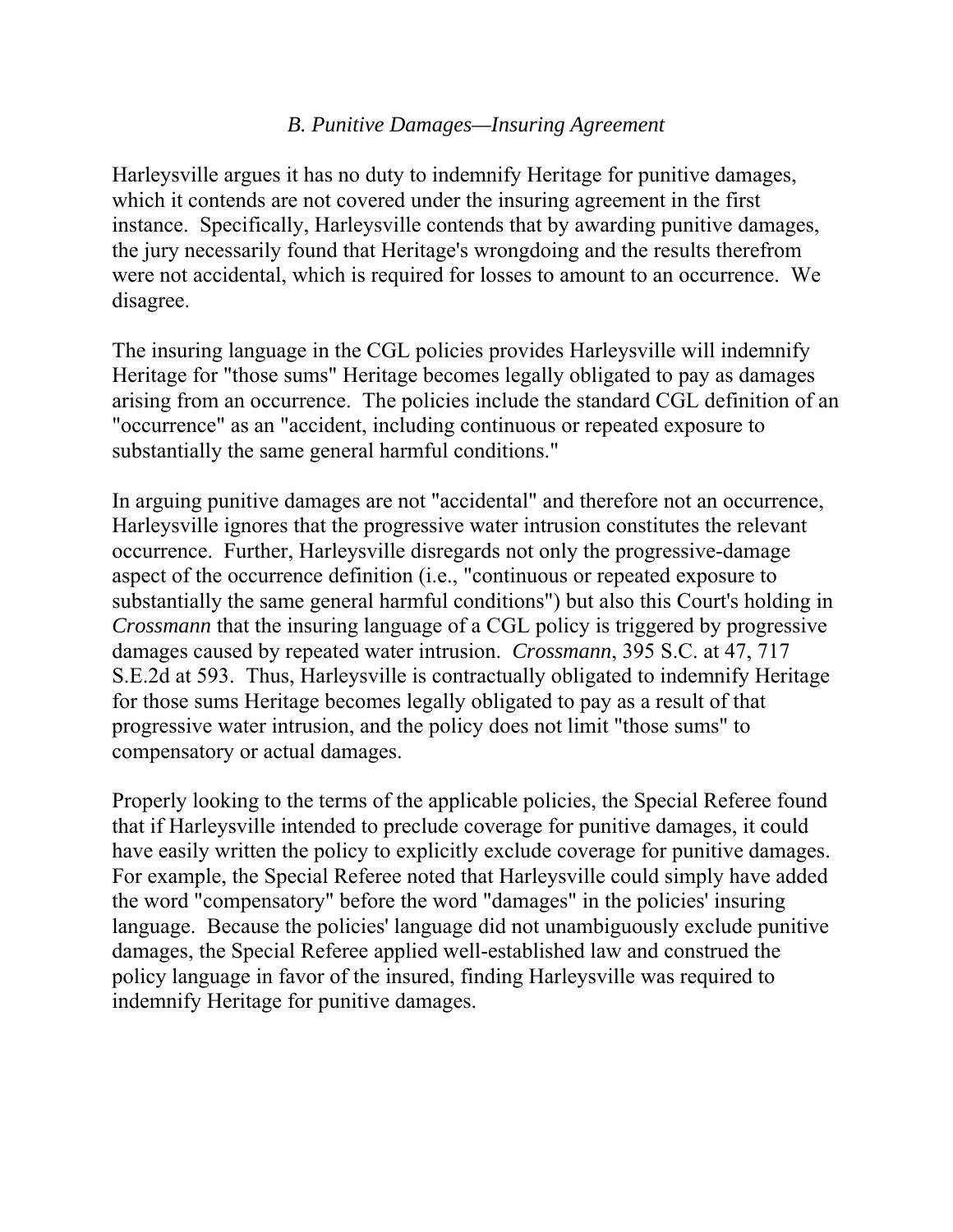"[A]mbiguities in an insurance contract must be construed in favor of the insured." *Whitlock v. Stewart Title Guar. Co.*, 399 S.C. 610, 615–16, 732 S.E.2d 626, 628 (2012). Moreover, this Court has previously found punitive damages are covered as they constituted a sum the insured was "legally obligated to pay as damages." *Carroway v. Johnson*, 245 S.C. 200, 204, 139 S.E.2d 908, 910 (1965); *see S.C. State Budget & Control Bd. v. Prince*, 304 S.C. 241, 249, 403 S.E.2d 643, 648 (1991) ("Here, as in *Carroway,* the policy does not limit recovery to actual damages. Instead, the policy uses broader language which, under the rules of construction and interpretation of insurance policies, must be read as encompassing punitive damages."). Because the policy does not unambiguously exclude punitive damages, we construe the policy language in favor of the insured to include punitive damages, and we therefore affirm the Special Referee's finding that punitive damages are covered. *See, e.g.*, *Crossmann*, 395 S.C. at 47, 717 S.E.2d at 593–94 (noting that an ambiguity in a CGL policy must be construed in favor of the insured).

## *C. Punitive Damages—"Expected or Intended" Exclusion*

Harleysville next argues the Special Referee erred in failing to find punitive damages fall within the policy exclusion barring coverage for acts that are "expected or intended." Harleysville contends that by awarding punitive damages, the jury *necessarily* found that Heritage's wrongdoing was a "conscious failure" and involved a "present consciousness of wrongdoing," and thus, Heritage's wrongdoing and the results thereof were intended or at least expected damages, which would be excluded under the policy.<sup>13</sup> We disagree.

An insurance company bears the burden of establishing the applicability of policy exclusions. *Owners Ins. Co. v. Clayton*, 364 S.C. 555, 560, 614 S.E.2d 611, 614 (2005) (citing *Boggs v. Aetna Cas. & Sur. Co.,* 272 S.C. 460, 252 S.E.2d 565 (1979)). For an act to be excluded from coverage under the policy exclusion for losses "expected or intended from the standpoint of the insured," this Court has held that "not only the act causing the loss must have been intentional but  $\left[\right]$  the

 $13$  On each jury verdict form, the jury answered "Yes" to the question, "Does the Jury find by clear and convincing evidence that the Defendants' actions were willful, wanton, reckless, and/or grossly negligent?"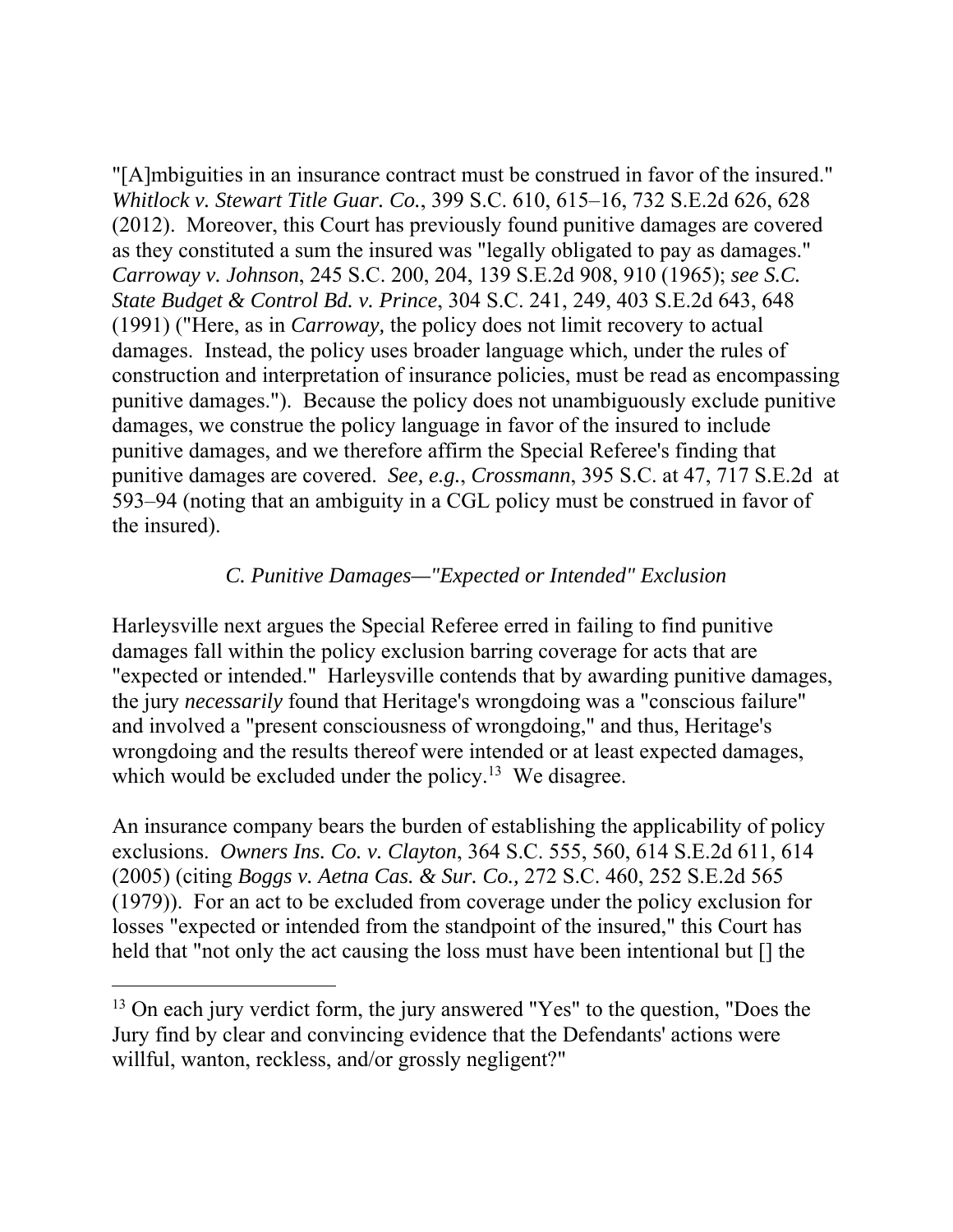results of the act must also have been intended." *Miller v. Fidelity-Phoenix Ins. Co*., 268 S.C. 72, 75, 231 S.E.2d 701, 702 (1977) (explaining the insured must be shown to have acted intentionally and to have intended the specific type of loss or injury that resulted for the exclusion to apply). These questions of the insured's intent are factual in nature. *Id*. "In an action at law tried without a jury, the appellate court will not disturb the trial court's findings of fact unless there is no evidence to reasonably support them." *Newman*, 385 S.C. at 191, 684 S.E.2d at 543 (citing *Hamin,* 368 S.C at 540, 629 S.E.2d at 685).

The Special Referee found Heritage intended to construct quality condominiums and that Harleysville failed to meet its burden of proving Heritage expected or intended its subcontractors to perform negligently or expected or intended the property damage that resulted from the negligent construction. In so finding, the Special Referee relied upon evidence that Heritage expected its subcontractors to be reliable and skilled, that Heritage was actively addressing construction and water-intrusion concerns to determine the source of the problems, and that postconstruction testing revealed a portion of the water intrusion was the result of defectively manufactured components rather than improper installation. In this regard, the Special Referee relied upon *Pennsylvania Thresherman & Farmer's Mutual Casualty Insurance Co. v. Thornton*, 244 F.2d 823 (4th Cir. 1957), a Fourth Circuit decision applying South Carolina law, in finding that an insured's negligent conduct may be so gross as to form a basis for punitive damages yet not rise to the level of an intentional act such that it would come within the ambit of the expected-or-intended policy exclusion. Ultimately, the Special Referee concluded there was nothing in the record demonstrating Heritage intended to injure the POAs or homeowners and, thus, punitive damages were not excluded from coverage.

Although Harleysville produced some testimony suggesting Heritage was aware of certain instances of post-construction water intrusion around various windows, there is other evidence that suggests Heritage was attempting to find the source of the leaks and stop them. We recognize the counter-argument propounded by Harleysville that Heritage approached the construction of these condominium projects with the aim of doing as little as possible. The evidence of shoddy workmanship would tend to support the argument that Heritage had knowledge that the projects were substandard. But our standard of review as to this factual issue of intent is not de novo. Because there is evidence in the record to support the Special Referee's findings, we are constrained by the standard of review to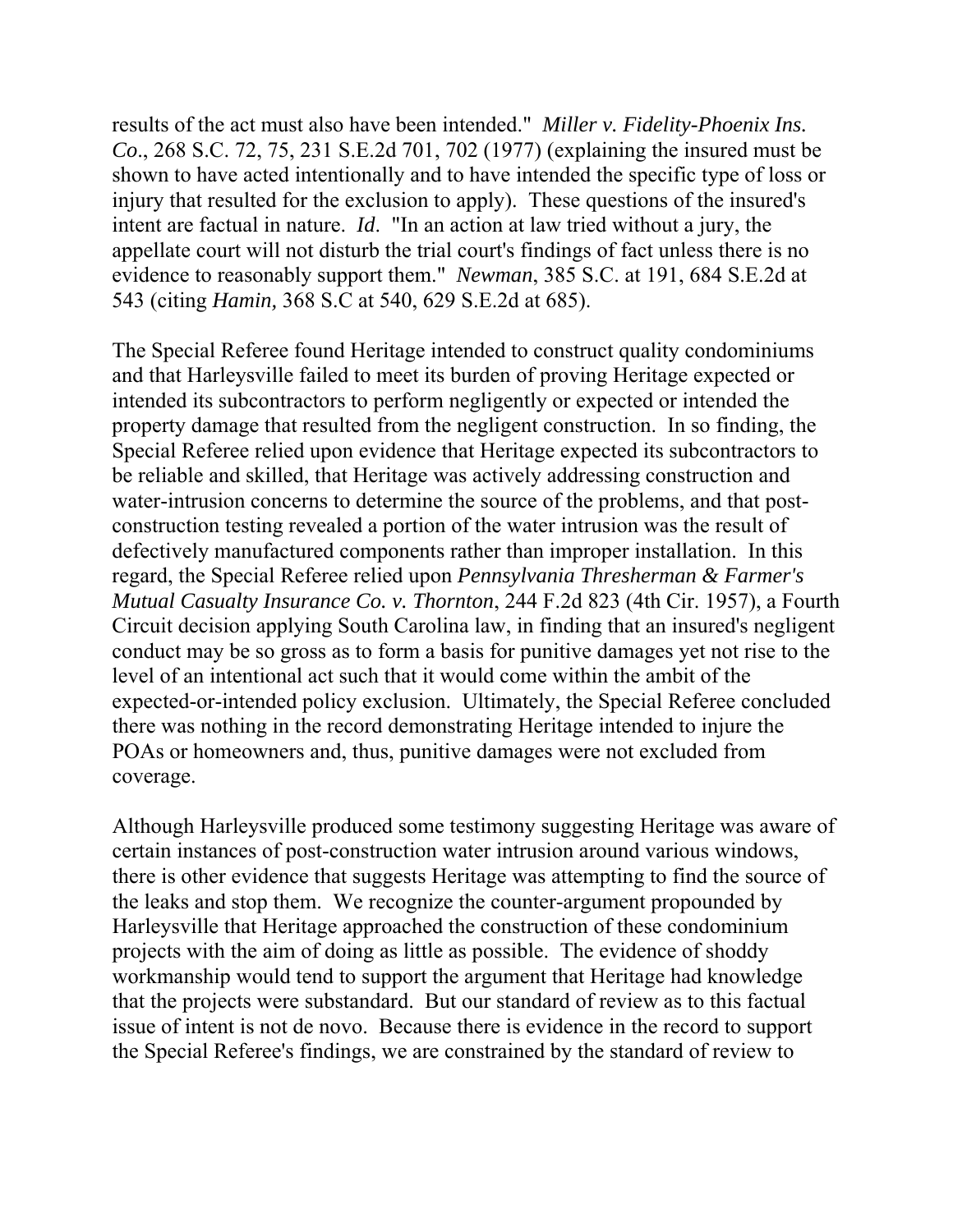affirm the finding that Harleysville failed to meet its burden of showing the expected-or-intended policy exclusion operates to exclude punitive damages from coverage. *See S.C. Dep't of Natural Res. v. Town of McClellanville*, 345 S.C. 617, 623, 550 S.E.2d 299, 303 (2001) (observing that the determination of a party's intent is a question of fact); *State v. Tuckness*, 257 S.C. 295, 299, 185 S.E.2d 607, 608 (1971) (explaining that the issue of intent is a question for the factfinder); *see also Miller*, 268 S.C. at 75, 231 S.E.2d at 702 (noting that an insurer must demonstrate not only that the insured acted intentionally but also that the insured intended the specific type of loss or injury that resulted for the damages to be excluded from coverage as "expected or intended" losses); *Townes Assocs. v. City of Greenville*, 266 S.C. 81, 86, 221 S.E.2d 773, 776 (1976) (explaining that in an action at law tried without a jury, an appellate court reviews the evidence, "not to determine the preponderance thereof but to determine whether there is any evidence which reasonably supports the factual findings of the judge").

# **IV. Allocation Issues: Time on the Risk**

Both Harleysville and the POAs contend the Special Referee made various errors in allocating damages based on the time-on-the-risk formula set forth in *Crossmann*. For the reasons below, we affirm the Special Referee's time-on-the risk computation as to Magnolia North and affirm as slightly modified as to the loss-of-use damages in the Riverwalk litigation.

In December 2011, the Special Referee reopened the evidentiary hearing to allow the parties to present arguments and evidence regarding the application of *Crossmann*'s time-on-the-risk formula. During the hearing, the parties presented evidence that following construction, the last certificate of occupancy was issued in January 2000 at Riverwalk and August 2000 at Magnolia North. The evidence also revealed that Heritage maintained insurance coverage through June 2001 at Riverwalk and November 2000 at Magnolia North.

Additionally, the POAs offered the testimony of Drew Brown, an expert in building diagnostics and general contracting, who testified that the water intrusion damage at the Riverwalk and Magnolia North developments began at the time of the first rain event following improper installation of the building components. In terms of the progressive nature of the damages, Brown further explained: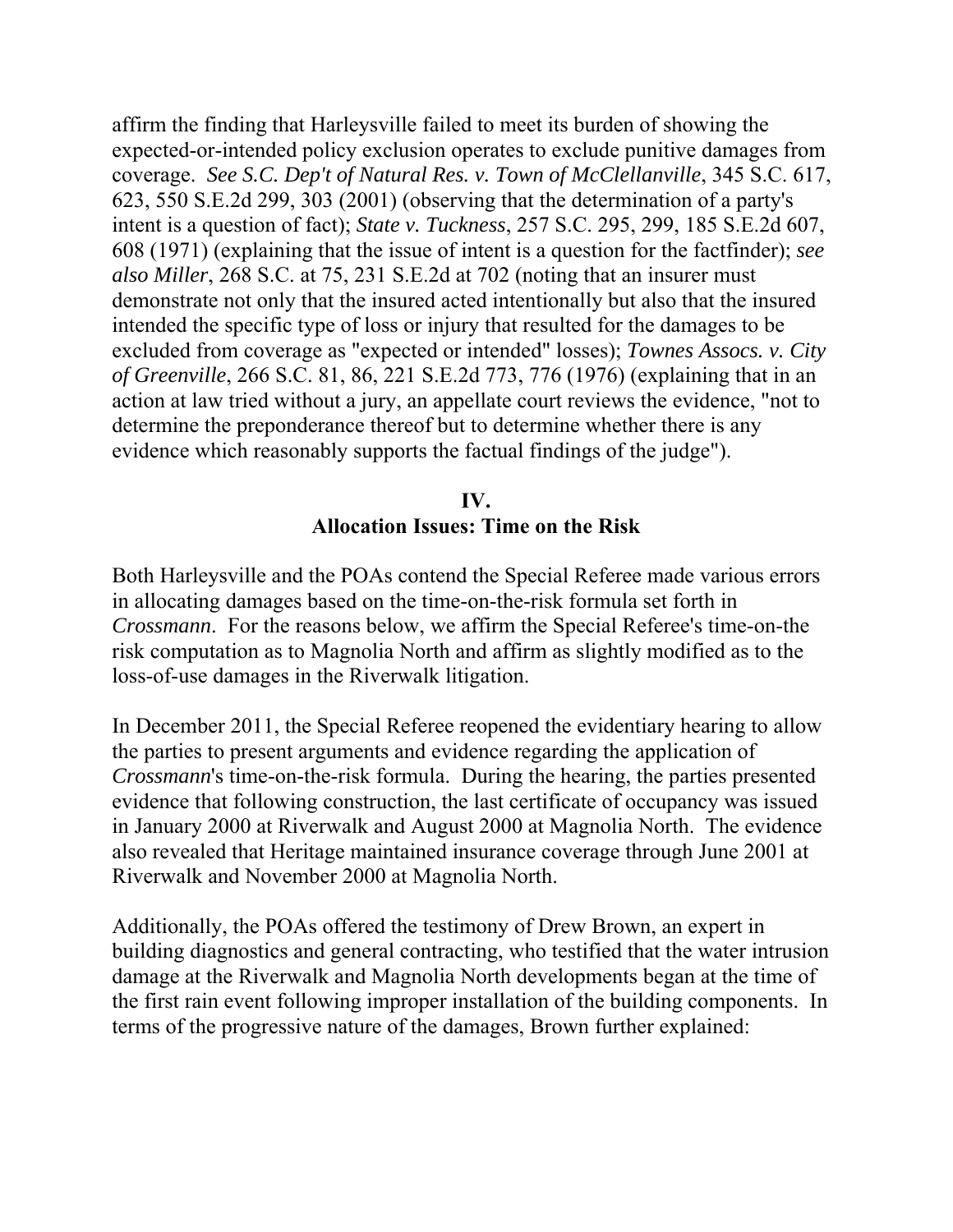[D]amage and decay are two different things. Damage begins with the water entering the sensitive, the moisture[-]sensitive building products, and that's the standard of the [building] code. The [building] code indicates that we must protect these building components from damage, from water intrusion, which then will that water intrusion begins, the wood products begin to uptake that water, that damage cycle has begun. Eventually, decay will begin, which is a microbial process that will, will actually begin to destroy the ability of the wood to carry any load  $\dots$ 

eventually caused structural failure and collapse at both developments.<sup>14</sup> Brown testified that by the time he conducted site visits between December 2003 and April 2004, many of the building components at the developments were damaged to the point they required replacement and that subsequent decay

In conducting the time-on-the-risk analysis, the Special Referee, mindful of the general jury verdicts, specifically declined to conduct a per-building calculation because the jury verdicts were not rendered on a per-building basis. The Special Referee concluded that the most equitable way to proceed in these specific cases would be to compare the total number of days in the damage period to the total number of days of coverage under the Harleysville policies.

In determining the proper progressive-damages period, the Special Referee found the damages began thirty days after the first certificate of occupancy was issued at each development. As to the progressive-damages period end date, the Special

<sup>&</sup>lt;sup>14</sup> At the hearing, Harleysville proffered the testimony of a general-contracting construction expert, who conducted site visits to survey the construction deficiencies and prepared a report to estimate the percentage of damage attributable to faulty workmanship at each development. Although this evidence was ultimately excluded because the site visits and subsequent reports long postdated the jury verdicts and did not correspond with the evidence of damages presented to the juries, we emphasize that even Harleysville's own expert testified it was impossible to determine when the damage began or ended at either development. Thus, even had the Special Referee admitted this evidence, it nevertheless would not support the point Harleysville now urges—namely, that the progression of damages was reasonably ascertainable.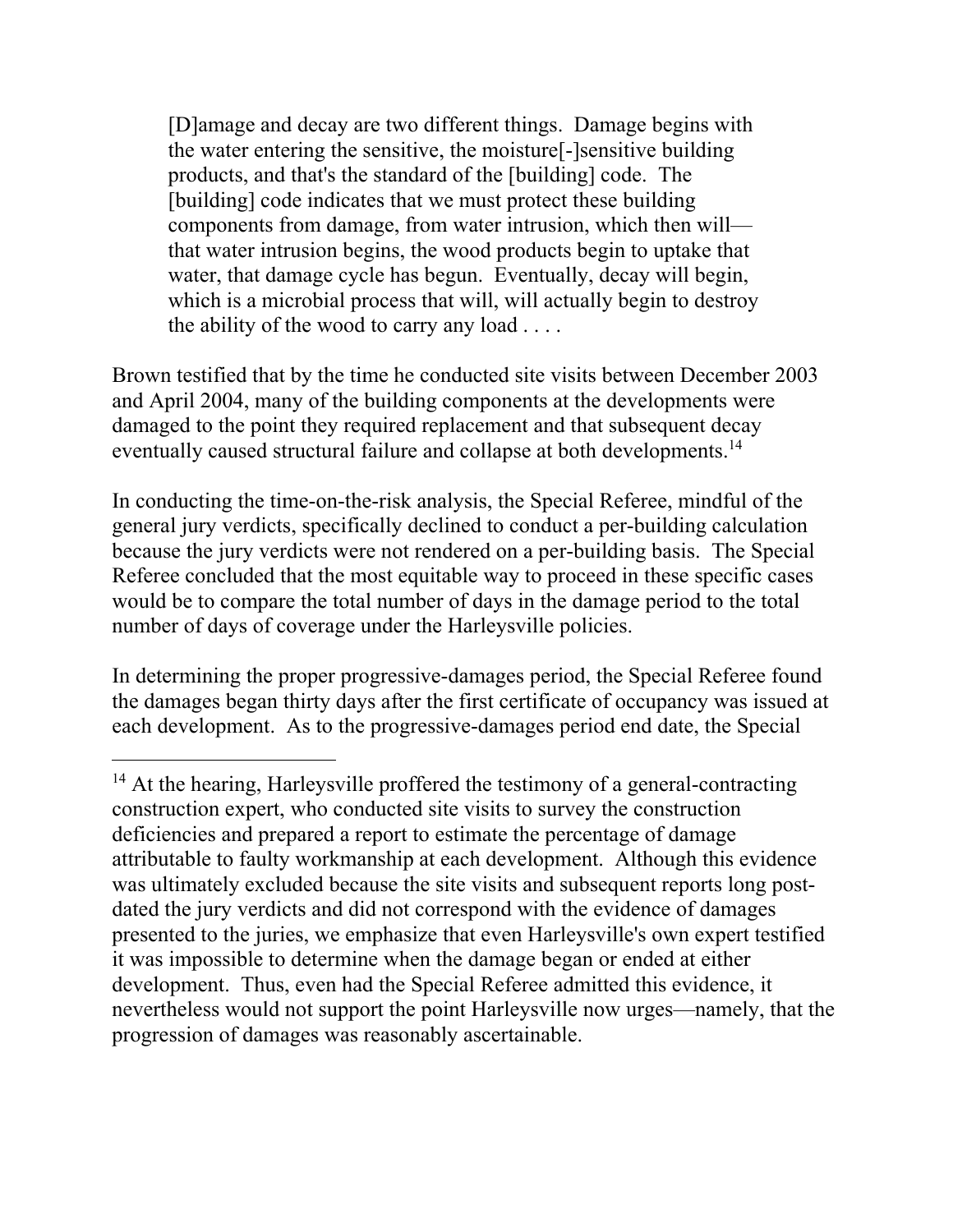Referee used the date of Brown's last site visit prior to the underlying trials as the damages cut-off point, reasoning that by that date, the building components identified in Brown's report were sufficiently damaged to require replacement, notwithstanding any further progression and decay. Using those dates, the Special Referee determined that damages progressed for a period of 2,347 days at Riverwalk and 1,943 days at Magnolia North. The Special Referee further determined that Harleysville provided coverage for 1,300 days in the Riverwalk matter and 691 days in the Magnolia North matter. The Special Referee used those figures to calculate a time-on-the-risk multiplier for each development, which he then applied to calculate Harleysville's pro rata portion of the progressive damages.

On appeal, both parties take issue with the dates the Special Referee used in his calculations, and Harleysville contends the Special Referee erred in failing to conduct a per-building analysis and in refusing to include loss-of-use and punitive damages in the figure to be reduced by the time-on-the-risk multiplier. Additionally, the POAs contend application of the time-on-the-risk formula at all is inappropriate because the jury rendered general verdicts, and therefore Harleysville should be required to indemnify Heritage for the entire amount of all jury verdicts—not a reduced amount proportionate to Harleysville's time on the risk.

## *A. Loss of Use—Actual Damages*

Harleysville contends the actual damages awarded for loss of use in the Riverwalk class action should be deemed to be progressive in nature and, thus, included in the amount subject to allocation based on Harleysville's time on the risk. We agree and modify the Special Referee's Riverwalk calculation slightly to include allocation of the actual damages resulting from loss of use.

 effect." *McGill v. Moore*, 381 S.C. 179, 185, 672 S.E.2d 571, 574 (2009) (citing "An insurance policy is a contract . . . and the terms of the policy are to be construed according to contract law." *Auto Owners Ins. Co. v. Rollison*, 378 S.C. 600, 606, 663 S.E.2d 484, 487 (2008) (citing *Estate of Revis v. Revis,* 326 S.C. 470, 477, 484 S.E.2d 112, 116 (Ct. App. 1997)). "Where [a] contract's language is clear and unambiguous, the language alone determines the contract's force and *Schulmeyer v. State Farm Fire and Cas. Co.,* 353 S.C. 491, 495, 579 S.E.2d 132, 134 (2003)). "It is a question of law for the court whether the language of a contract is ambiguous." *Id*. (citing *Town of McClellanville,* 345 S.C. at 623, 550 S.E.2d at 302–03).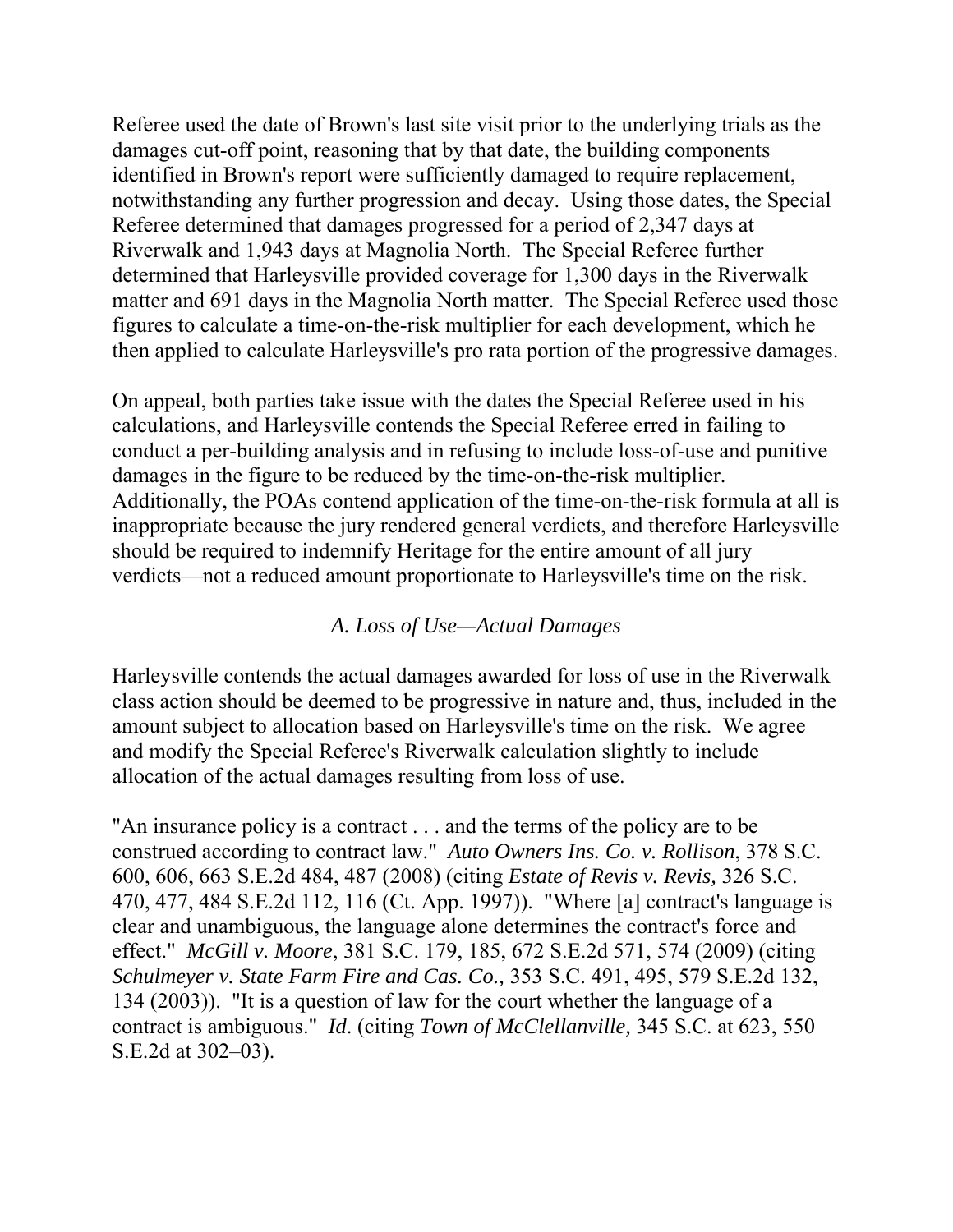The policies provide "'[p]roperty damage' that is loss of use of tangible property that is not physically injured will be deemed to occur at the time of the 'occurrence' that caused it."15 In this case, the relevant occurrence is the repeated infiltration of water into the improperly constructed buildings, which is a progressive injury. *See Crossmann*, 395 S.C. at 52 n.8, 717 S.E.2d at 595 n.8 (explaining a progressive injury "results from an event or set of conditions that occurs repeatedly or continuously over time, such as . . . the continual intrusion of water into a building"). Because the underlying occurrence is progressive in nature, we find the language of the policies unambiguously provides that loss-of-use damages must be deemed to have progressed over the same period of time. Accordingly, we modify the Special Referee's time-on-the risk calculation for Riverwalk as follows:

| <b>Riverwalk</b>                        |               |
|-----------------------------------------|---------------|
| Actual damages-POA                      | \$4,250,000   |
| Actual damages—Class Action             | \$250,000     |
| Setoff <sup>16</sup>                    | (\$1,028,821) |
| Adjusted actual damages                 | \$3,471,179   |
| Time-on-the-risk multiplier             | 0.5538        |
| Harleysville's pro rata share of actual | \$1,922,338   |
| damages                                 |               |
| Punitive damages-POA                    | \$250,000     |
| Punitive damages—Class Action           | \$750,000     |
| Total amount covered by Harleysville's  | \$2,922,338   |
| policies                                |               |

In sum, we affirm the findings of the Special Referee as modified above, and find the policies covered \$2,922,338 as to the Riverwalk litigation.

<sup>&</sup>lt;sup>15</sup> The excess liability policies contain a similar provision: "All such loss of use shall be deemed to occur at the time of the 'occurrence' that caused it."

<sup>&</sup>lt;sup>16</sup> By way of post-trial motion in the underlying construction-defect suit, Harleysville was granted a setoff as a result of settlement amounts paid by defendants other than Heritage.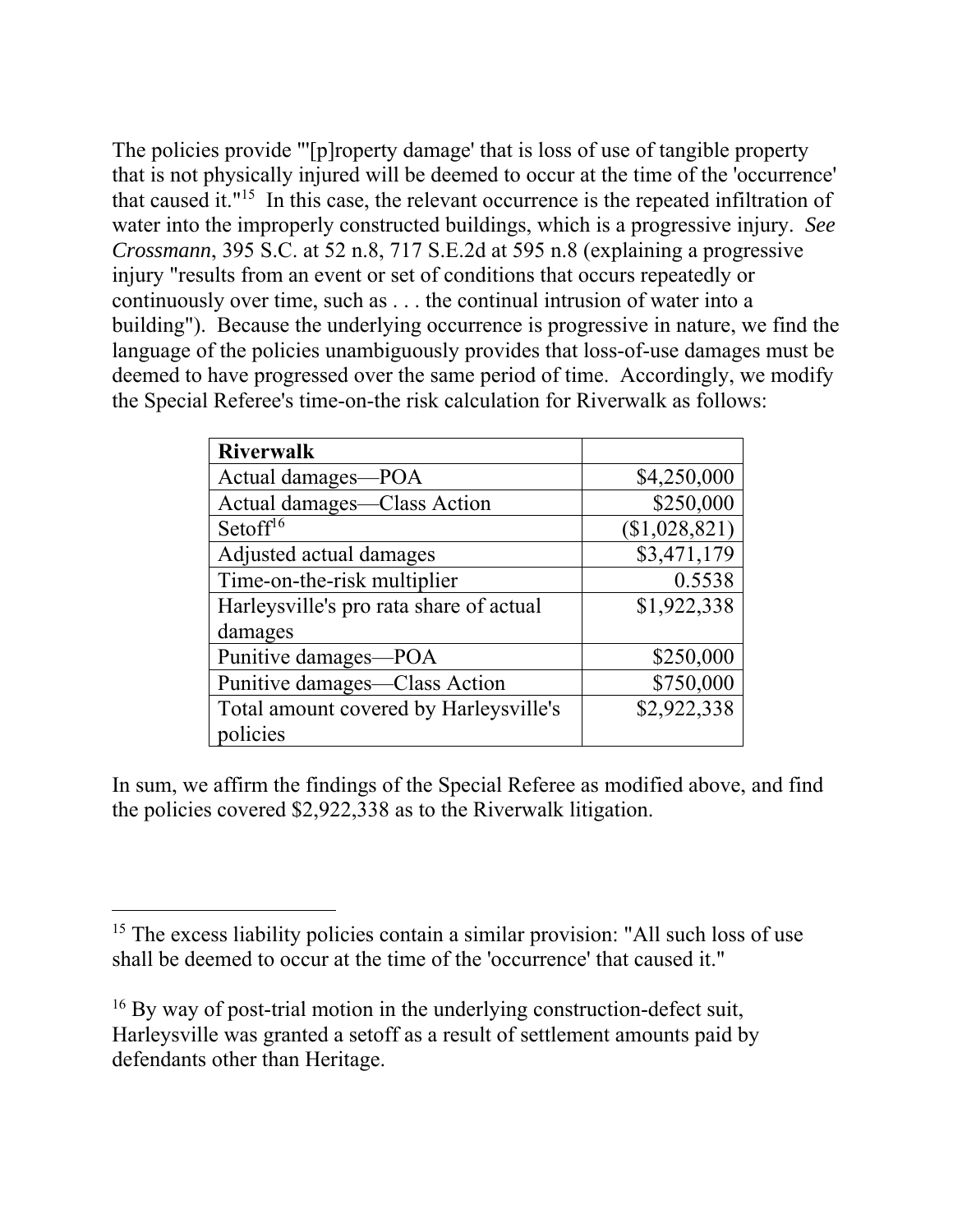## *B. Punitive Damages*

Turning to the issue of punitive damages, Harleysville argues that punitive damages, like actual damages, are subject to allocation based on time on the risk. Without establishing a categorical rule, we disagree with Harleysville in these circumstances and affirm.

 Riverwalk POA suit, and \$750,000 in the Riverwalk class action. In the construction-defect trials, the POAs presented evidence that during the construction process at both Riverwalk and Magnolia North (as well as several of Heritage's other large-scale condominium developments in Horry County), Heritage chose not to employ an inspecting architect to evaluate and approve or disapprove any modifications and substitutions to the original construction plans and specifications. The POAs contended the absence of an inspecting architect resulted in the widespread and unchecked substitution of inferior building products and improper structural modifications that ultimately led to the pervasive structural and water-intrusion problems, all of which could have been avoided had the original specifications been followed or properly modified. Further, the POAs argued that although Heritage was aware of significant water-intrusion problems at the other developments before beginning construction at Riverwalk and Magnolia North, Heritage nevertheless continued the same inadequate construction practices at these developments. The POAs presented additional evidence that despite knowledge of the ongoing construction problems, Heritage also deliberately targeted its sales efforts toward elderly, out-of-state residents and marketed its condominiums on the basis of quality and luxurious amenities, such as swimming pools and tennis courts, that were never constructed. The POAs contended that all of this evidence demonstrated Heritage willfully and repeatedly sold improperly constructed condominiums to innocent purchasers and that such conduct justified the imposition of punitive damages. As noted, the jury verdicts included punitivedamage awards of \$2,000,000 in the Magnolia North suit, \$250,000 in the

Although the Special Referee determined the time-on-the-risk principles set forth in *Crossmann* were applicable to the actual damages awarded by the juries, the Special Referee rejected Harleysville's argument that punitive damages were likewise subject to time-on-the-risk allocation, observing that the formula set forth in *Crossmann* referred only to damages that were deemed to be progressive.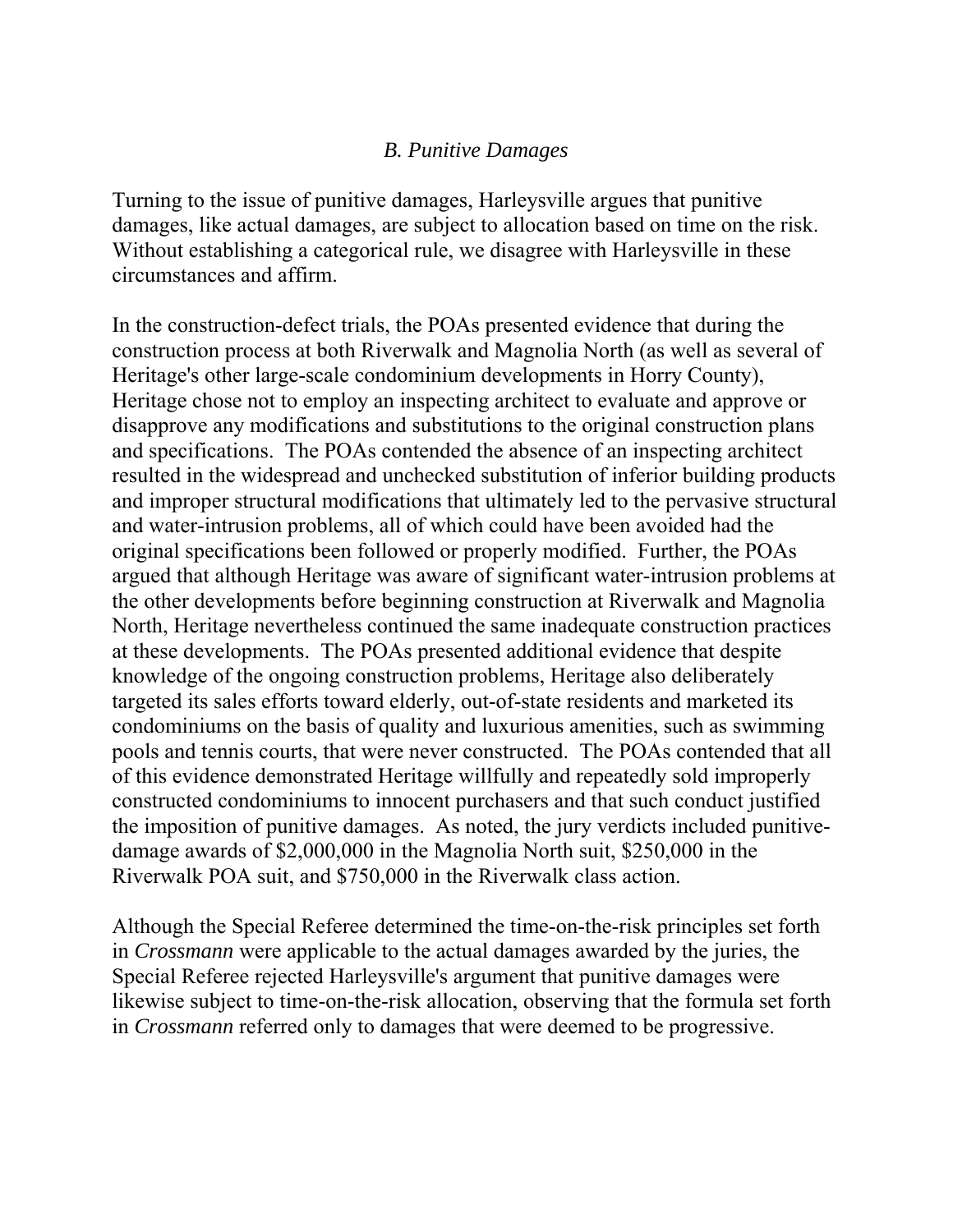On appeal, Harleysville argues that punitive damages are necessarily predicated upon the underlying progressive damages and, therefore, are also subject to timeon-the-risk allocation. Harleysville further avers that, like actual damages, punitive damages also serve a compensatory role, and since the pattern of reprehensible conduct justifying the imposition of punitive damages took place over a period of several years, "basic principles of fairness" require that Harleysville not be saddled with the entire punitive damages award.

Initially, we find Harleysville seeks to blur the distinction between actual and punitive damages and conflates the underlying purposes of these two different types of damages. "The purpose of *actual or compensatory damages* is to compensate a party for injuries suffered or losses sustained." *Clark v. Cantrell*, 339 S.C. 369, 378, 529 S.E.2d 528, 533 (2000) (emphasis added) (examining the fundamental differences between actual damages and punitive damages and rejecting the argument that punitive damages should be reduced by the proportion of the plaintiff's comparative negligence). "The goal [of compensatory damages] is to restore the injured party, as nearly as possible through the payment of money, to the same position he or she was in before the wrongful injury occurred." *Id*. (citations omitted).

 deterring its repetition'" (emphasis added) (quoting *BMW of N. Am., Inc. v. Gore,*  In contrast, punitive damages relate not to the plaintiff, but rather to the "the *defendant's* reckless, willful, wanton, or malicious conduct." *Id.* at 379, 529 S.E.2d at 533 (emphasis added); *see also Mitchell v. Fortis Ins. Co.*, 385 S.C. 570, 584, 686 S.E.2d 176, 183 (2009) (observing that an award of punitive damages "'further[s] a state's legitimate interests in punishing *unlawful conduct* and 517 U.S. 559, 568 (1996))); *Genay v. Norris*, 1 S.C.L. (1 Bay) 6, 7 (1784) (focusing on the conduct of the defendant in affirming an award of "very exemplary damages" and finding such damages were warranted where the defendant's conduct was found to be "very wanton," particularly in light of the defendant's special training and experience). "Although compensatory damages and punitive damages are typically awarded at the same time by the same decisionmaker, they serve distinct purposes." *Cooper Indus., Inc. v. Leatherman Tool Grp.*, 532 U.S. 424, 432 (2001). "The former are intended to redress the concrete loss that the plaintiff has suffered by reason of the defendant's wrongful conduct." *Id*. (citations omitted). "The latter . . . operate as 'private fines' intended to punish the defendant and to deter future wrongdoing." *Id*.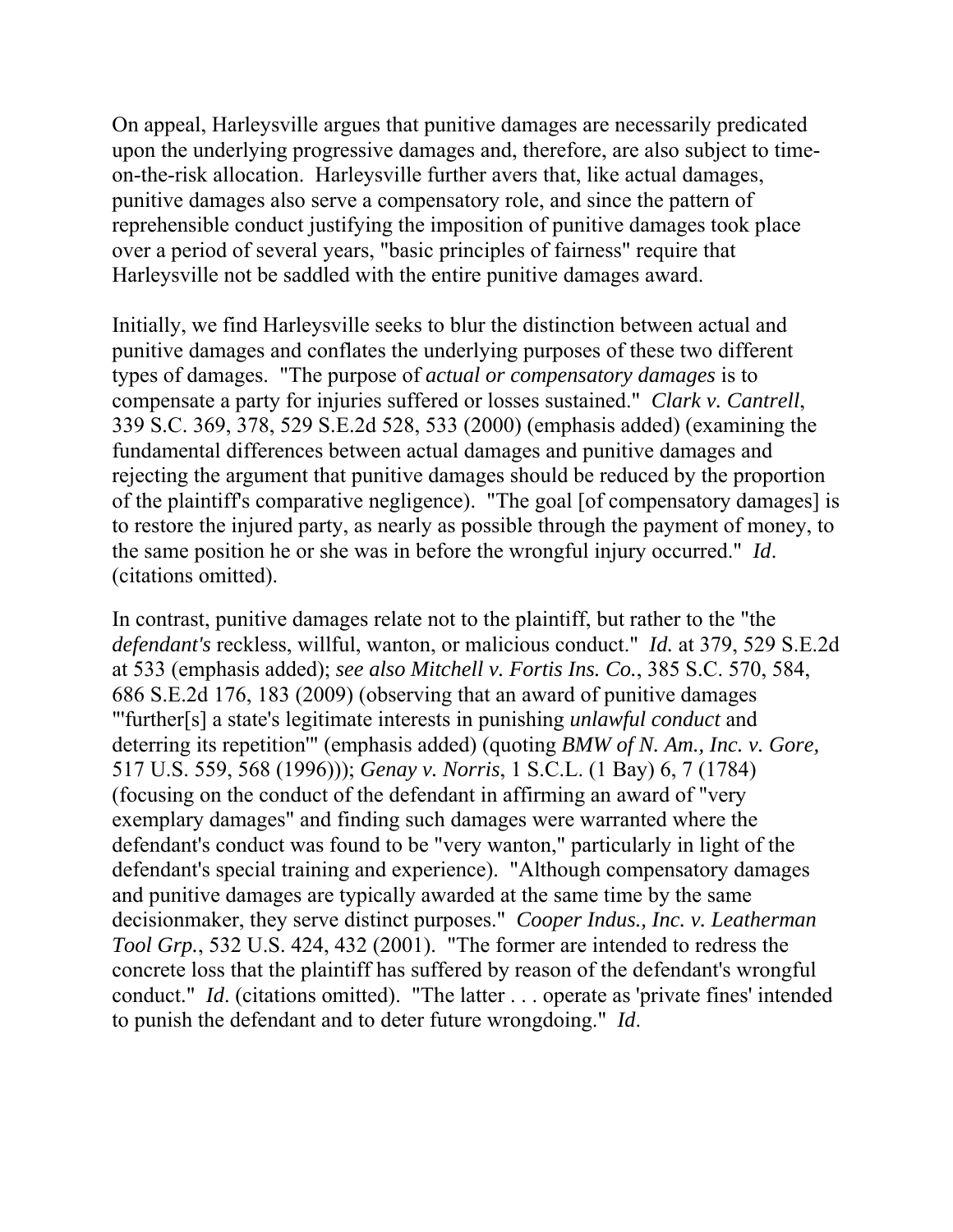*compensation* to the plaintiff.'" *Pac. Mut. Life Ins. Co. v. Haslip*, 499 U.S. 1, 15– Although this Court has acknowledged punitive damages may also "compensate . . . for the willfulness with which the [plaintiff's] right was invaded," this Court has unequivocally rejected the attempt to "blur all distinctions between actual and punitive damages by unduly emphasizing [any] compensatory aspect." *Clark*, 339 S.C. at 379, 529 S.E.2d at 533 (citations and internal quotation marks omitted). Indeed, "[i]t is a well-established principle of the common law, that . . . a jury may inflict what are called exemplary, punitive, or vindictive damages upon a defendant, having in view *the enormity of his offence rather than the measure of*  16 (1991) (emphasis added) (quoting *Day v. Woodworth,* 54 U.S. 363, 371 (1852)); *see also id.* at 54 (O'Connor, J., dissenting) ("Unlike compensatory damages, which serve to allocate an existing loss between two parties, punitive damages are specifically designed to exact punishment in excess of actual harm to make clear that the defendant's misconduct was especially reprehensible."). We therefore reject Harleysville's attempt to mischaracterize the punitive damages in these cases as compensatory.

We turn now to the question of whether punitive damages, though not compensatory in nature, are nevertheless subject to time-on-the-risk allocation. The concept of time on the risk is a judicially created, equitable method of allocating progressive damages "where it is impossible to know the exact measure of damages attributable to the injury that triggered each policy," as is the case here. *Crossmann*, 395 S.C. at 64, 717 S.E.2d at 602; *see id*. at 64–67, 717 S.E.2d at 601– 03 (explaining that the time-on-the-risk method is the "equitable approach [that] best harmonizes" the language of CGL policies with the scientific and administrative impossibility of identifying the precise quantum of property damage occurring during each policy period). Ultimately, this method of allocation "addresses a problem of proof" in cases involving progressive property damages "where it is not feasible to make a fact-based allocation of losses attributable to each policy period." *Boston Gas Co*., 910 N.E.2d at 316. At the heart of the timeon-the-risk theory is the idea that the policy period is a temporal limitation upon an insurer's indemnity obligation. *See Crossmann*, 395 S.C. at 60, 717 S.E.2d at 599 (rejecting the "joint and several" allocation approach because, *inter alia*, that approach ignores "critical language" limiting the insurer's indemnity obligation to those losses occurring during the policy period). As we explained in *Crossmann*, the time-on-the-risk allocation is a determination of "how much coverage [is to] be provided by each triggered policy." *Id*. at 59, 717 S.E.2d at 599. In other words, the analysis begins with a determination of when coverage-triggering losses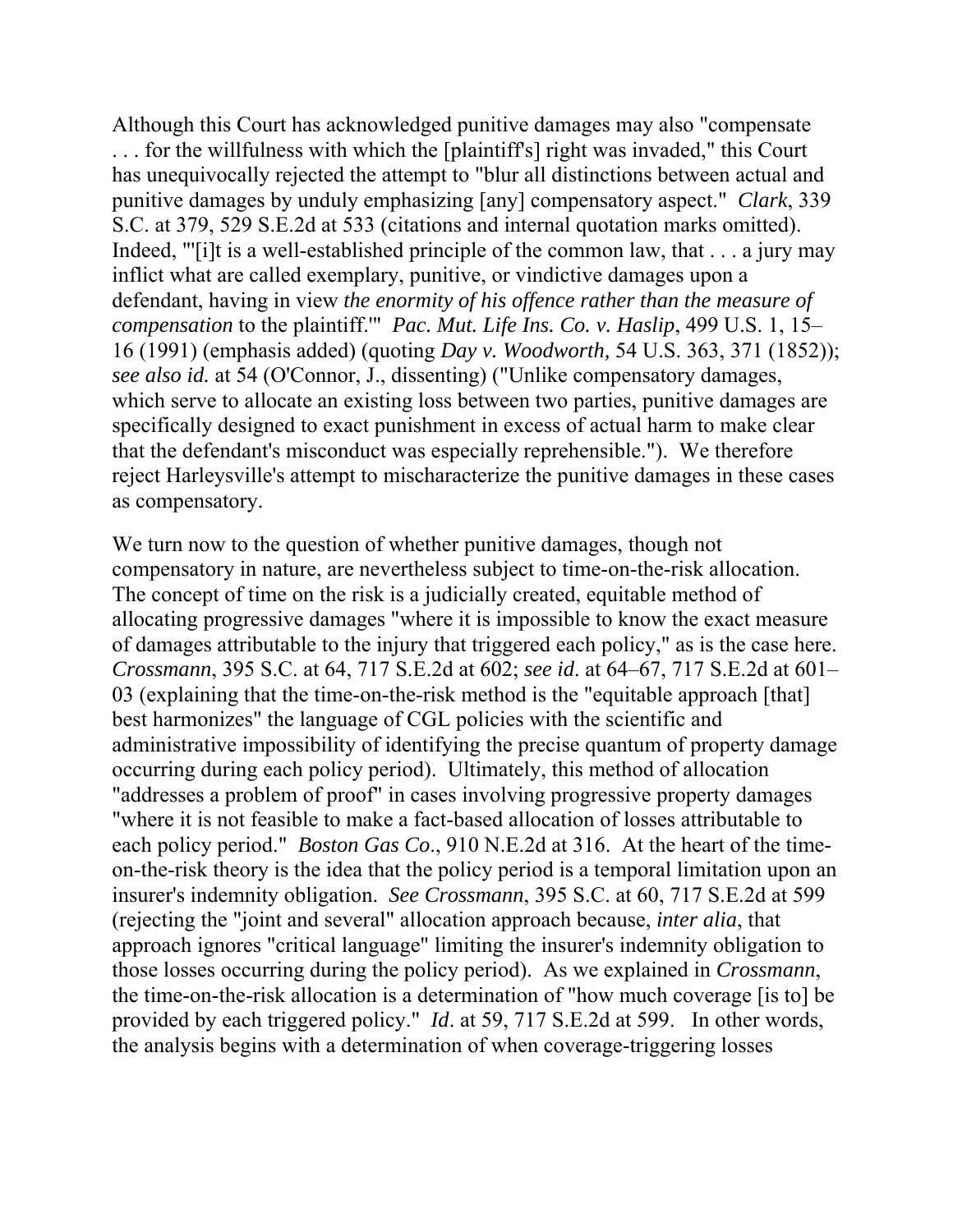occurred, then allocates losses based on the period of time each insurer was on the risk.

A key point to the time-on-the-risk analysis is that this allocation method was developed as a means of apportioning actual, compensatory damages where the injury progressed over time. S*ee Crossmann*, 395 S.C. at 45, 717 S.E.2d at 591 ("Where proof of the *actual property damage* distribution is not available, the allocation formula adopted herein will serve as an appropriate default method for dividing the loss  $\dots$ ." (emphasis added)). As such, the logic and policy considerations underlying the time-on-the-risk method may not as easily lend themselves to the application of this concept to punitive damages. Nevertheless, the parties have presented this Court (and the Special Referee) with a paucity of legal authority to inform our decision as to the allocability of punitive damages, thus forcing us to resort to these policy considerations as our guide in navigating this novel issue. We emphasize it is not our intent to create a bright-line rule that punitive damages may never be subject to allocation based on time on the risk. However, we conclude the punitive-damage awards are not subject to reduction under the facts of these cases.

Specifically, the difficulty here is that Harleysville does not contend, and has presented no evidence, that any of the reprehensible acts upon which punitive damages are predicated occurred outside the relevant policy periods. To the contrary, the evidence in the record demonstrates that all of Heritage's reprehensible acts that justified the juries' imposition of punitive damages took place entirely during the period of time Harleysville's policies were effective. Thus, we conclude the Special Referee did not err in finding punitive damages were not subject to reduction based on the time-on-the-risk multiplier in these cases.

# *C. Time-on-the-Risk Allocation of the General Verdict*

We next turn to the POAs' contention that it was error to apply the time-on-the-risk allocation to the general verdicts based on the possibility that some portion of the jury awards might include losses which are attributable to non-progressive damages stemming from the POAs' breach of fiduciary duty or breach of warranty claims. We affirm.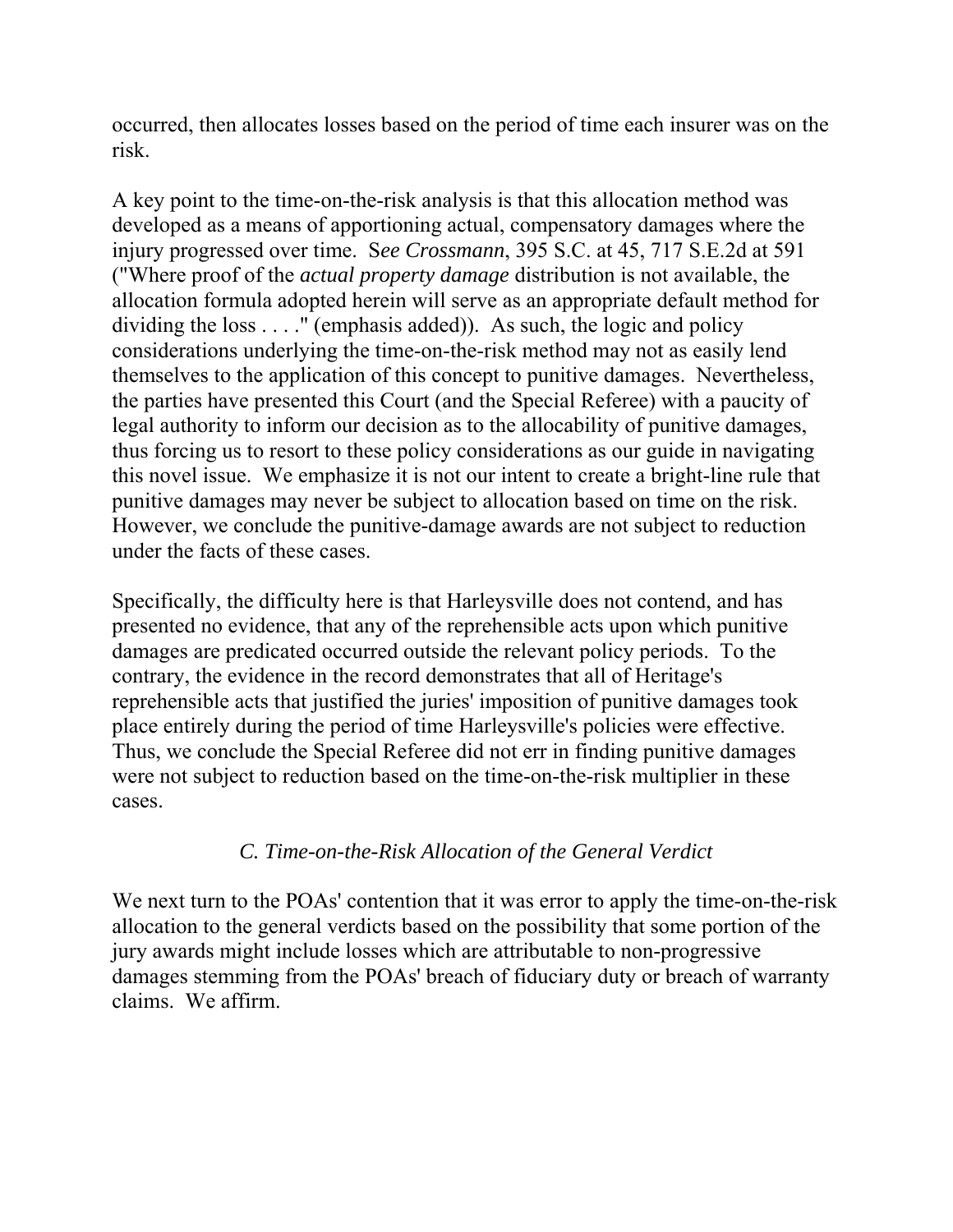In rejecting this argument, the Special Referee determined that both covered and non-covered (faulty workmanship) claims were submitted to the jury and concluded that it would be too speculative and inappropriate to allocate the jury verdicts between progressive damages subject to time-on-the-risk allocation and fixed losses not subject to time-on-the-risk allocation. Thus, the Special Referee concluded the entire amount of actual damages would be reduced in proportion to Harleysville's time on the risk.

Essentially, the POAs attempt to use the general verdict rule as both a shield and a sword, arguing first that the general verdict rule shields any evaluation of covered versus non-covered damages, yet thereafter arguing application of time-on-the-risk principles is wholly precluded by the possibility that some portion of the jury verdicts might be attributable to non-progressive damages. We find the Special Referee properly rejected this argument; the general verdict rule may not serve as a basis for the POAs to obtain coverage for non-covered claims and simultaneously serve as a basis to avoid time-on-the-risk apportionment of any aspect of the jury verdicts. *See Mitchell v. Fed. Intermediate Credit Bank*, 165 S.C. 457, 164 S.E. 136, 140 (1932) (noting a party may not use the same argument as both a shield and a sword) (citations omitted).

## *D. Factual Determinations*

Lastly, we do not believe the Special Referee abused his discretion in refusing to conduct a per-building analysis or in setting the policy period or progressivedamages period dates, as there is evidence in the record to support those findings. *See Crossmann*, 395 S.C. at 65–66, 717 S.E.2d at 602 (finding it is within the sound discretion of the trial court to determine, in light of the particular facts and circumstances of each case, the most appropriate manner for applying the basic time-on-the-risk formula to reasonably approximate each insurer's time on the risk); *Newman*, 385 S.C. at 191, 684 S.E.2d at 543 ("In an action at law tried without a jury, the appellate court will not disturb the trial court's findings of fact unless there is no evidence to reasonably support them."); *BB & T v. Taylor*, 369 S.C. 548, 551, 633 S.E.2d 501, 502–03 (2006) (explaining that when a determination lies within the sound discretion of the trial court, the standard of review on appeal is limited to determining whether there was an abuse of discretion); *see also Outboard Marine Corp. v. Liberty Mut. Ins. Co.*, 670 N.E.2d 740, 756–57 (Ill. Ct. App. 1996) (refusing to disturb the trial court's exercise of discretion in apportioning progressive damages).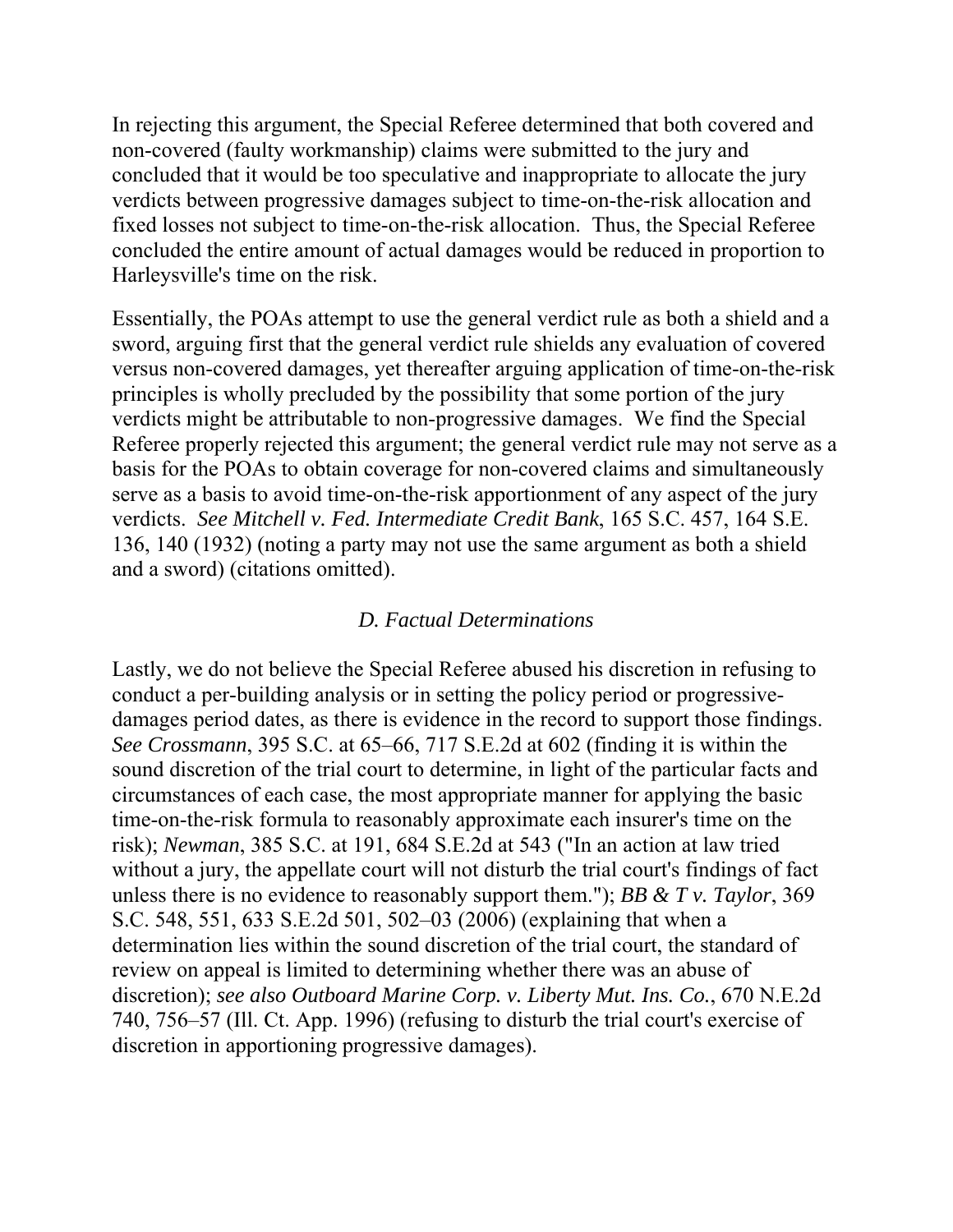Based on the foregoing, we affirm the Special Referee's time-on-the-risk calculation as to Magnolia North and affirm as slightly modified as to Riverwalk.

#### **V.**

### **Miscellaneous Trial Issues**

Harleysville argues the Special Referee erred in excluding certain evidence and in making various factual findings. After a full review of the record, we find the Special Referee did not abuse his discretion and affirm pursuant to Rule 220, SCACR. *See Am. Fed. Bank, FSB v. No. One Main Joint Venture*, 321 S.C. 169, 174–75, 467 S.E.2d 439, 442 (1996) ("Conduct of a trial, including admission and rejection of testimony, is largely within the trial judge's sound discretion, the exercise of which will not be disturbed on appeal unless appellant can show abuse of such discretion, commission of legal error in its exercise, and resulting prejudice to appellant's rights." (citing *Fetner v. Aetna Life Ins. Co.,* 199 S.C. 79, 18 S.E.2d 521 (1942))).

Additionally, Harleysville contends it was error for the Special Referee not to construe its motion for judgment as a matter of law as being made pursuant to Rule 41(b), SCRCP. Rule 41(b), SCRCP, provides that, in a non-jury action, after the plaintiff "has completed the presentation of his evidence, *the defendant* . . . may move for a dismissal on the ground that upon the facts and the law the plaintiff has shown no right to relief." (emphasis added). Here, Harleysville was the plaintiff not the defendant. Moreover, Harleysville in no way sought a ruling that it, as "the plaintiff[,] has shown no right to relief." Indeed, Harleysville's motion sought a ruling to the contrary, namely that Harleysville was entitled to relief as a matter of law. Thus, we find the argument that the Special Referee erred in failing to construe Harleysville's motion as one made pursuant to Rule 41(b), SCRCP, is without merit. *Cf. Waterpointe I Prop. Owner's Ass'n v. Paragon, Inc.*, 342 S.C. 454, 458, 536 S.E.2d 878, 880 (Ct. App. 2000) (construing *defendant's* "directed verdict" motion in a non-jury action as a motion for involuntary non-suit under Rule 41(b), SCRCP, and reviewing it as such). In any event, there can be no prejudicial error here, for it is manifest the Special Referee rejected most of Harleysville's arguments and had no intention of summarily ruling in favor of Harleysville.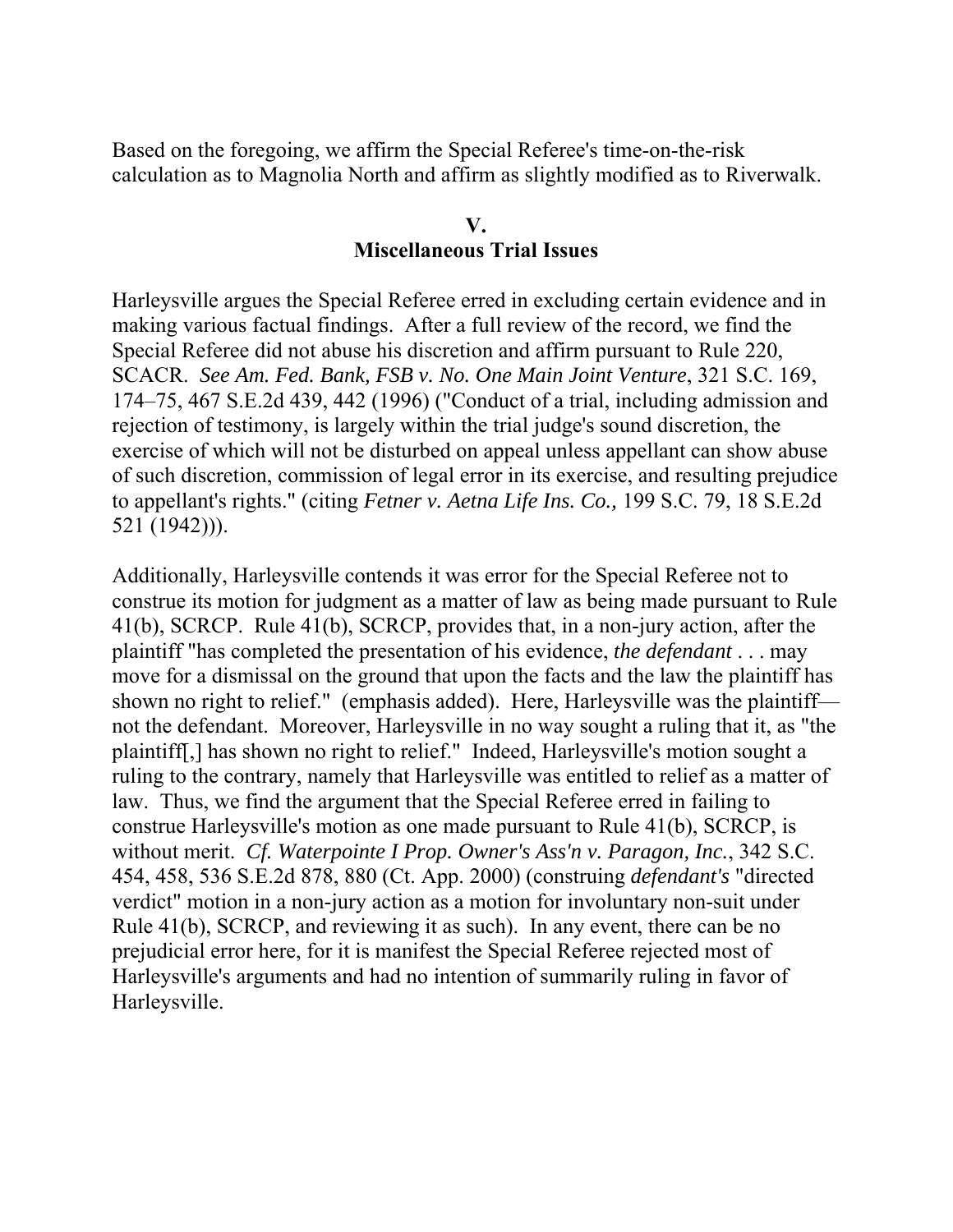In sum, we find the Special Referee correctly found Harleysville failed to reserve the right to contest coverage of actual damages and that punitive damages are covered under the CGL policies. We also find there is evidence in the record to support the Special Referee's factual findings as to the progressive damages periods and that the Special Referee did not abuse its discretion in determining Harleysville's time on the risk at Magnolia North. We find loss-of-use actual damages at Riverwalk are subject to time-on-the-risk allocation but that punitive damages at both developments are not. We thus affirm in the Magnolia North matter and affirm as modified in the Riverwalk matter. **AFFIRMED AND AFFIRMED AS MODIFIED.** 

**BEATTY, C.J., HEARN, J., and Acting Justice James E. Moore concur. Acting Justice Costa M. Pleicones, dissenting in a separate opinion.**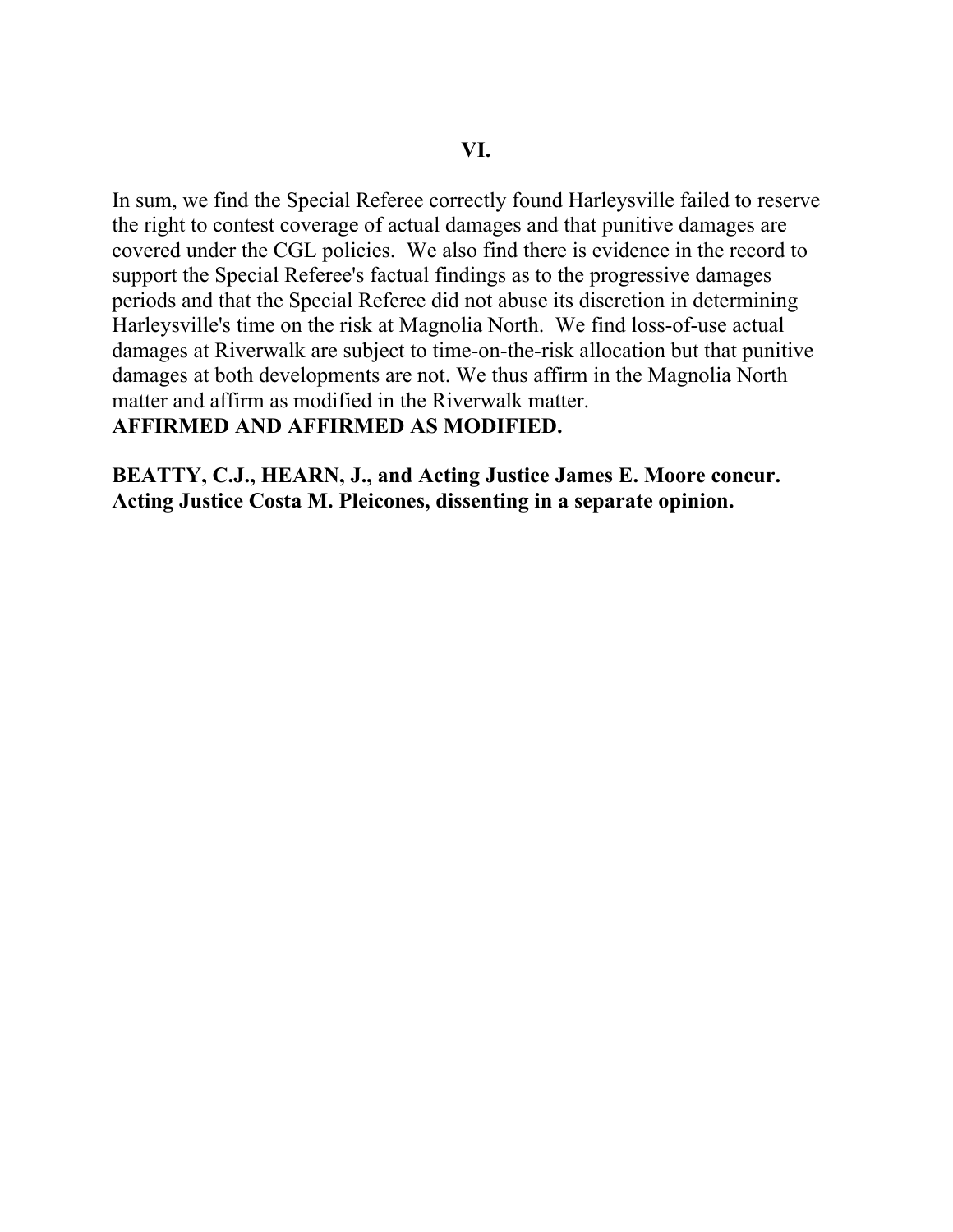**ACTING JUSTICE PLEICONES:** I respectfully dissent and would reverse and remand to the special referee with instructions.

In my view, the critical dates necessary to the determination of the merits here are these:

May 2003: Magnolia North POA sues Heritage

December 2003: Riverwalk POA sues Heritage

- December 2003 January 2004: Harleysville informs Heritage it will defend under a reservation of rights
- November 10, 2005: *L-J, Inc. v. Bituminous Fire & Marine Ins. Co.*, 366 S.C. 117, 621 S.E.2d 33 (2005) becomes final. Holds that faulty workmanship that damages only the work itself is not an "occurrence" within the meaning of a CGL policy.

January 2009: Riverwalk verdict

May 2009: Magnolia North verdict

October 29, 2009: *Auto Owners Ins. Co. v. Newman*, 385 S.C. 187, 684 S.E.2d 541 (2009) becomes final. Holds that progressive damage to other materials as the result of subcontractor's faulty workmanship is "property damage" and therefore a covered occurrence under CGL policy, and interprets two policy exclusions.

# **A. Reservation of Rights**

The majority finds Harleysville's notices of its reservation of rights insufficient because they (1) failed to notify the insureds of the particular grounds upon which it might dispute coverage; (2) did not advise of the need to allocate damages between covered and non-covered losses; and (3) did not inform the insureds that Harleysville would seek a declaratory judgment if there were adverse jury verdicts. I note four things at the outset: (1) the majority cites no South Carolina authority that requires this type of information be included in a reservation of rights letter; (2) these letters were sent almost two years before *L-J* became final in November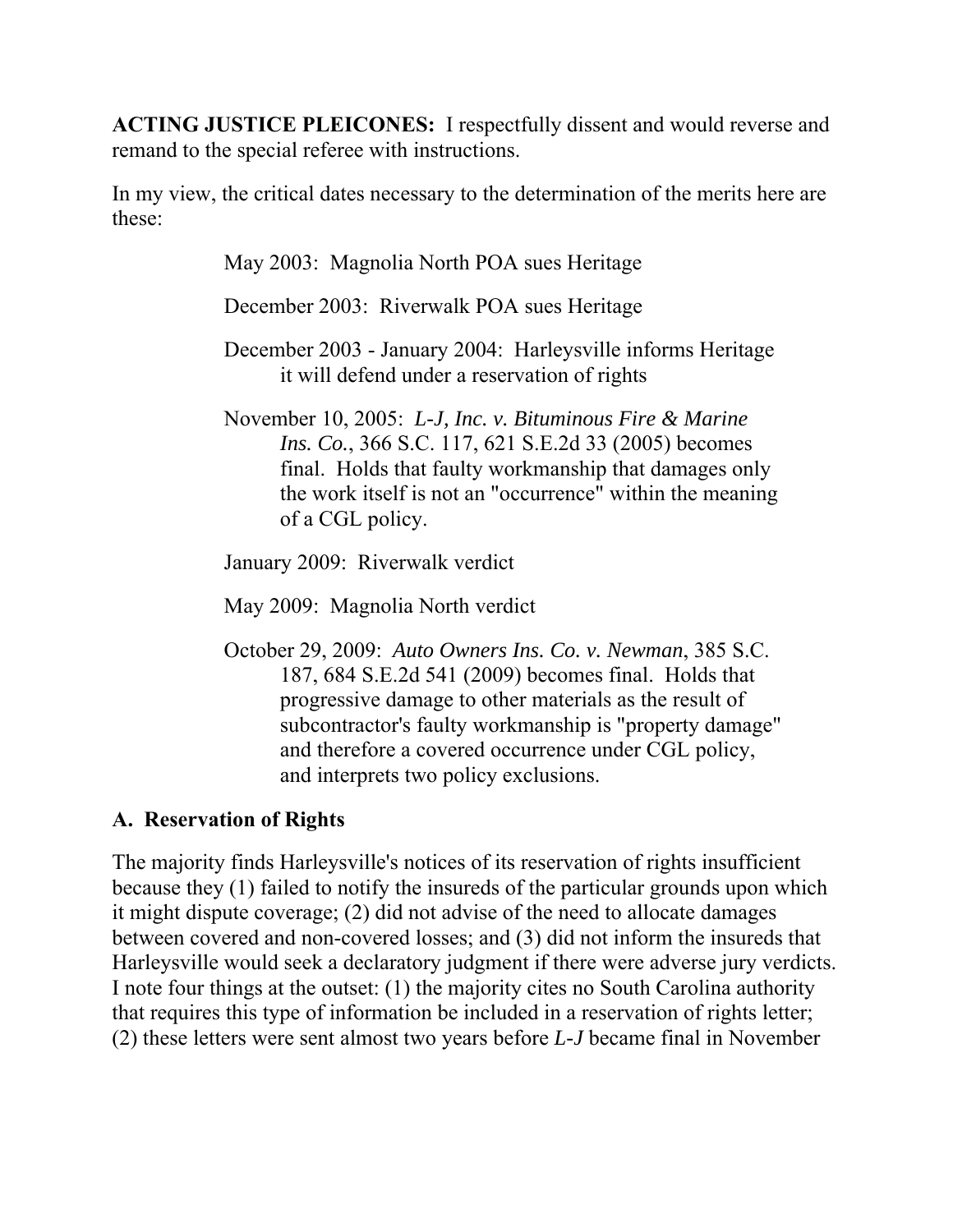2005, and more than eight months before the initial *L-J* opinion was filed in August 2004, at a time when 'occurrence' and 'property damage' definitions were unsettled; (3) the letters were sent more than five and a half years before *Newman*  held that 'progressive' damages to other materials were property damage, and interpreted two standard CGL policy exclusions; and (4) the reservation of rights letters were sent by Harleysville to its sophisticated insured, Heritage Builders, and not to the POAs who now purport to contest the sufficiency of these notices.

Unlike the majority, I would hold that the POAs lack standing to challenge the sufficiency of the reservation of rights letters. While the majority recognizes that permitting this type of third party challenge is the exception rather than the rule, they offer no explanation of the "specific circumstances "or "unique circumstances" that distinguish this case from any other beyond, apparently, the developer's bankruptcy. Further, they support the decision to uphold the Special Referee's standing ruling by citing two cases, each of which I find distinguishable. In both *Transamerica Ins. Co, v. Int'l Broad Corp*., 94 F.3d 1204 (8th Cir. 1996) and *Stoneridge Dev. Co., Inc. v. Essex Ins. Co.*, 888 N.E.2d 633 (Ill. Ct. App. 2008), the third party's right to stand in the shoes of the insured was predicated on an equitable estoppel theory, in *Transamerica* where the allegation was that the third party had been induced to sign a waiver based upon the insurance company's misrepresentation to him and in *Stoneridge* based upon an allegation that the insurance company was acting under an undisclosed conflict of interest. Insofar as I can discern, there is no claim here that the POAs could prevail on a claim of equitable estoppel against Harleysville. In my opinion, these POAs lack standing to challenge the sufficiency of the reservation of rights letters.

Were I to reach the merits, I would find the reservation of rights letters adequate. In support of my conclusion, I quote from a letter sent by Harleysville ("HMIC") on January 23, 2004:

# RESERVATION OF RIGHTS

This letter is not intended to waive any of HMIC's rights under any HMIC insurance policy or at law. HMIC continues to reserve it [sic] rights as set forth in its prior reservation of rights, and as set forth herein, including but not limited to the following issues: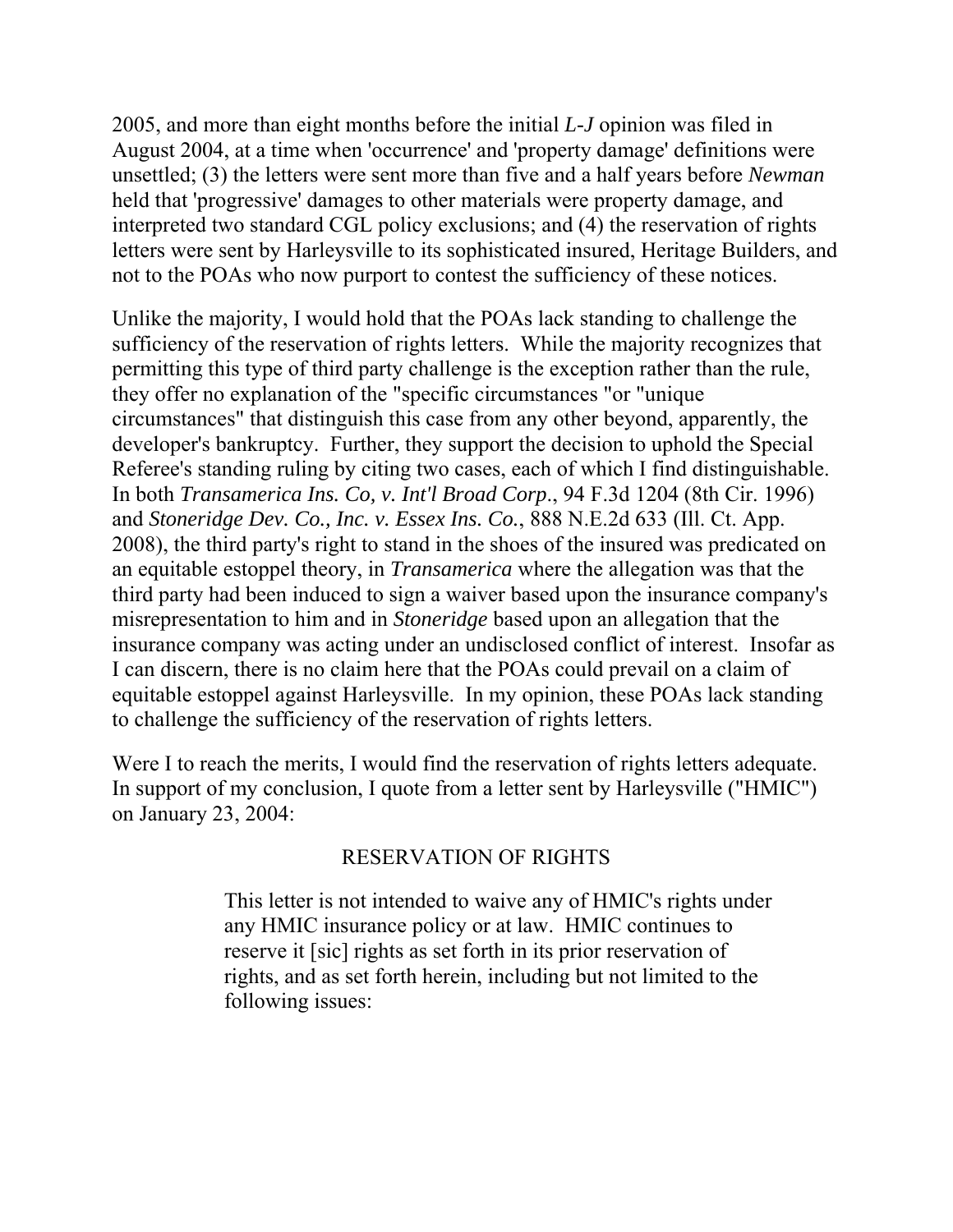- 1) Whether property damage or bodily injury was caused by an occurrence as defined by any policy or policies and happened during an HMIC policy period;
- 2) Whether notice was provided to HMIC in compliance with the notice provision of the policy or policies;
- 3) Whether the cooperation clause of any policy or policies has been complied with;
- 4) Whether the applicable limits of any and all applicable primary or excess policies of insurance have, in fact, been exhausted;
- 5) Whether or not any exclusion applies to preclude coverage under any policy or policies; and
- 6) Any additional coverage defenses which may arise during the investigation of this matter.

The pleadings seek punitive damages. HMIC reserves the right to disclaim coverage for these since under all of your policies, they would not arise from an "occurrence," do not fit the definition of "bodily injury" or "property damage," and/or were "expected and intended" within the meaning of exclusions in the policies.

If there is available to you coverage from any other insurance carrier or source in addition to that provided by HMIC, you should immediately notify the carrier or source of all the facts and circumstances surrounding this matter, and that you have been named as a defendant in this lawsuit. Please notify HMIC of the name and address of any such other insurance carrier, and of the policy number under which this additional coverage is available to you.

Nothing contained in this letter should be deemed a waiver of the terms and conditions of the HMIC policy. HMIC expressly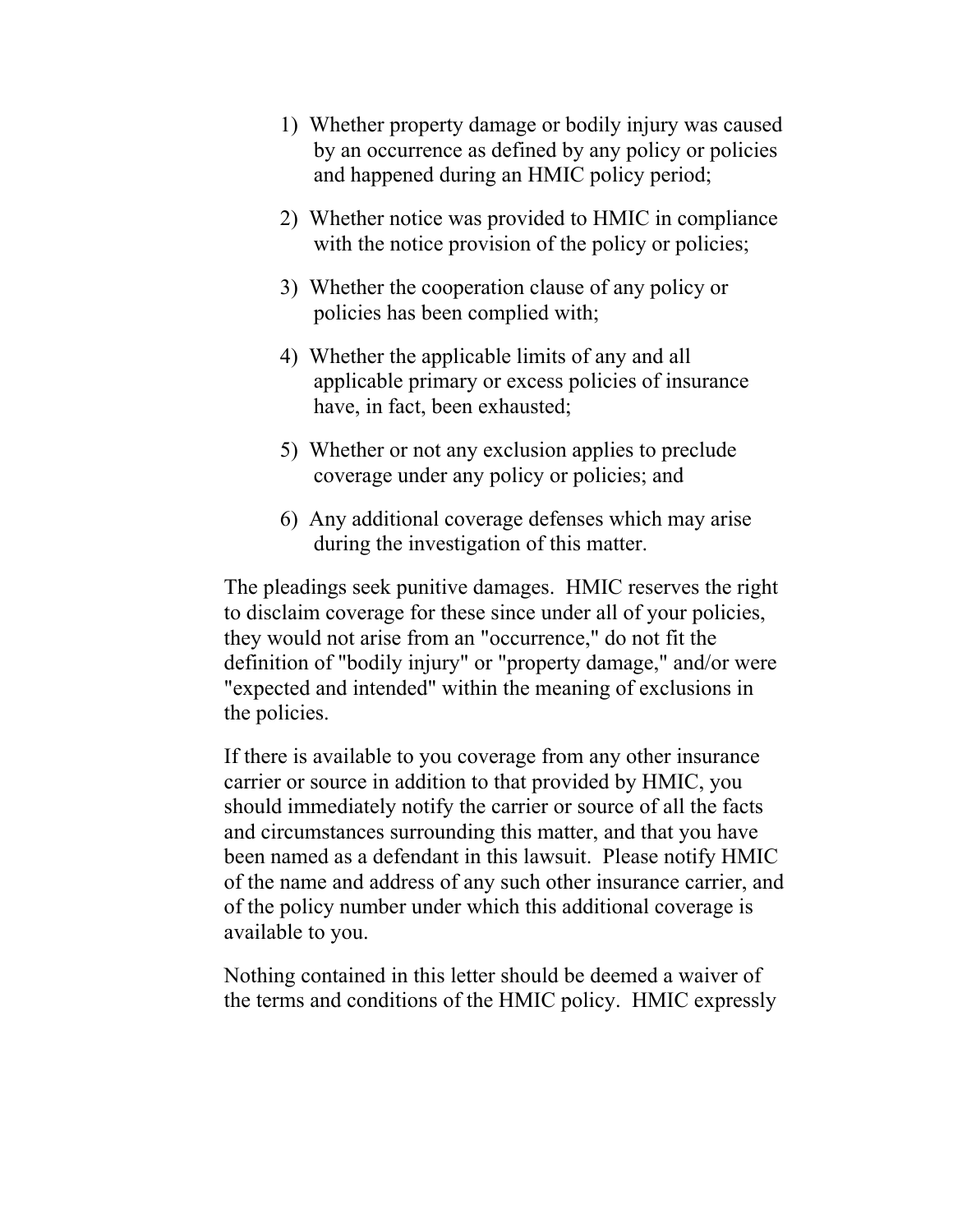reserves the right to rely upon any term or condition of the insurance contract or any other ground which may be found to limit or preclude coverage.

In the event that it is determined that there is no coverage for this action under the HMIC policy, HMIC expressly reserves the right to recover the amounts incurred in the defense of this action from you or any of your other insurers that may be liable for these costs.

Please advise us of any information that you have that you believe may affect our determination concerning the coverage available under the HMIC policy.

HMIC's position is based upon the facts which have been made available to it to date. HMIC expressly reserves the right to modify its determination concerning the potential for coverage under this policy if the information developed during our investigation of this claim warrants the modification.

 of damages it might dispute - is unwarranted. This is especially so when one In my opinion, the majority's conclusion - that this language was insufficient to put the builder on notice, and its suggestion that an insurance company must explain its position or its reasons in order to reserve its rights, or must specify which types considers these letters and conversations took place between sophisticated commercial entities long before *L-J* had settled (for a time) the meaning of the terms "occurrence." Further, as the majority acknowledges, it was approximately four years later that the Court finally adopted "the basic concept . . . that the cost of repairing faulty workmanship is not covered . . . but resulting property damage beyond defective work product itself is" in *Newman*, *supra*. Finally, I find nothing in the punitive damages reservation of rights language that distinguishes it from the language quoted above-indeed, that section merely recites certain defined terms from the policy itself.

I would reverse the Special Referee's finding that the POAs have standing to challenge the sufficiency of the reservation of rights letters, and, were I to reach the merits, his conclusion that Harleysville did not effectively reserve its rights. To the extent the majority relies upon *Newman* to suggest Harleysville is "at fault in not seeking an allocation of covered damages," I point out the verdicts in